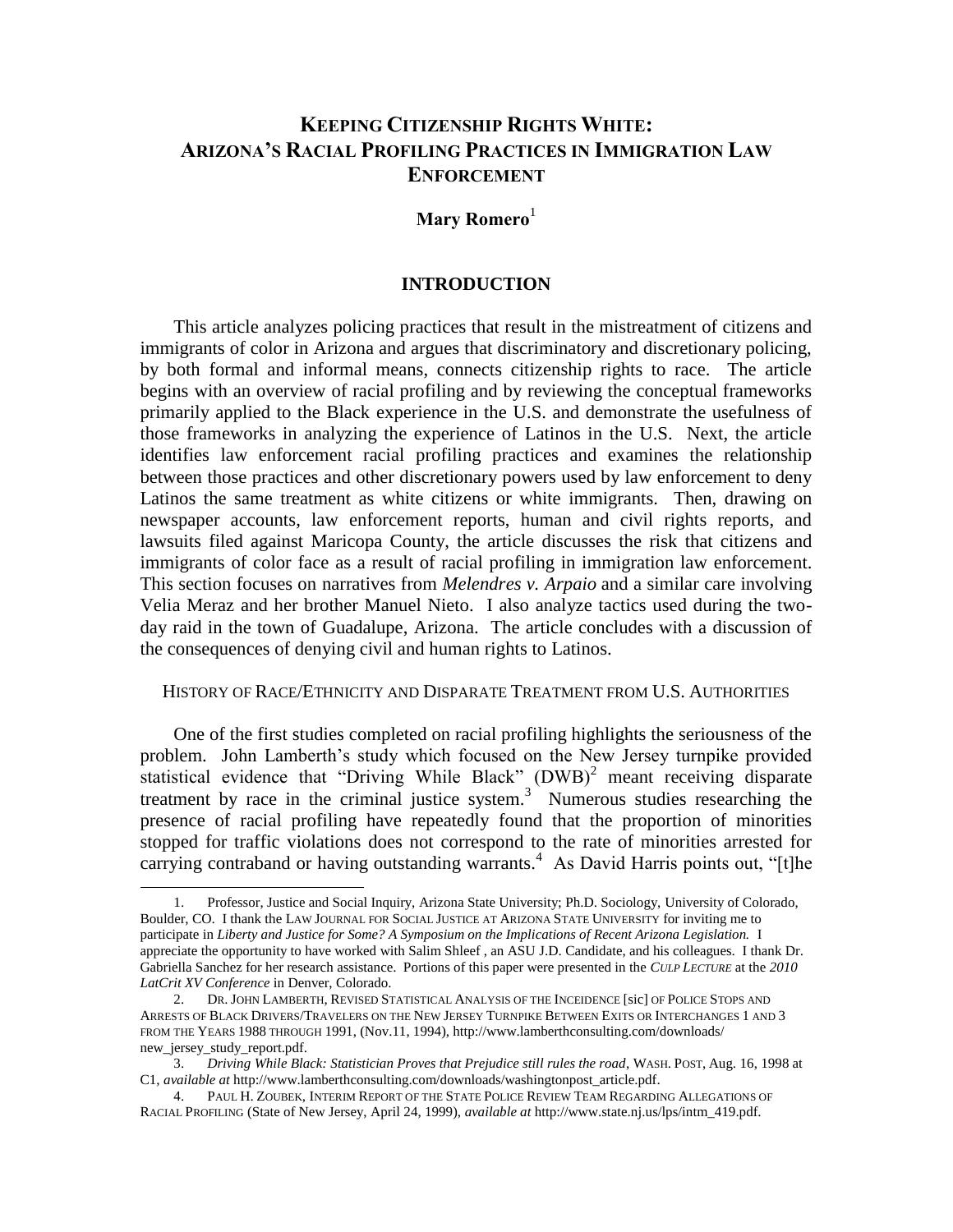rate at which officers uncover contraband in stops and searches is not higher for blacks than for whites . . . the hit rate for drugs and weapons in police searches of African Americans in the same as or lower than the rate for whites. Comparisons between Latinos and whites yield even more surprising results; police catch criminals among Latinos at far lower rates than most whites. $5<sup>5</sup>$ 

The growing concern over the use of racial profiling as a policing practice in the late 1990s resulted in numerous state legislatures mandating data collection, and in some cases, legislatures developed laws prohibiting law enforcement from using racial profiling.<sup> $\bar{6}$ </sup> Research points to the correlation between the discretionary use of racial profiling and an abuse of other discretionary practices such as traffic stops for minor offences, search and seizure, stop and frisk, interrogations, detentions, and arrests. Since 1967, stops and frisks resulting from racial profiling have been identified as the cause of most police and minority group conflict.<sup>7</sup> Several national conferences focusing on racial profiling have been held by the Department of Justice to address effective police practices and improve police and community relations.<sup>8</sup> There is a continued call for data collection on traffic stops to measure racial profiling, improve benchmarks for analyzing data, and make findings available to the public.  $9\degree$  In response to the problem of police and community relations, particularly regarding racial profiling, the Department of Justice (DOJ) hosted a conference in 1999 on "Strengthening Police-Community Relations." Another related DOJ conference specifically addressing racial profiling was held a year later; "Traffic Stops and Data Collection: Analyzing and Using the Data." Racial profiling continued to be a hot topic the following decade<sup>10</sup> and generated numerous studies presented at the conference, "Racial Profiling in the 21st Century: Implications for Racial Justice."<sup>11</sup>

Unfortunately, the problem of racial profiling still remains. In its 2004 report, ―Threat and Humiliation: Racial Profiling, National Security, and Human Rights in the United States,"<sup>12</sup> Amnesty International reported that only 29 states have passed laws addressing the use of racial profiling in law enforcement. However, racial profiling

<sup>5.</sup> DAVID A. HARRIS, PROFILES OF INJUSTICE: WHY POLICE PROFILING CANNOT WORK 13 (2002).

<sup>6.</sup> DR. JOHN C. LAMBERTH, DATA COLLECTION AND BENCHMARKING OF THE BIAS POLICING PROJECT: FINAL REPORT FOR THE METROPOLITAN POLICE DEPARTMENT IN THE DISTRICT OF COLUMBIA 7 (Sept. 2006), *available at* http://www.lamberthconsulting.com/downloads.

<sup>7.</sup> *See supra* note 5, at 51 (citing the President's Commission on Law Enforcement and Administration of Justice).

<sup>8.</sup> DR. JOHN C. LAMBERTH, SAN ANTONIO REPORT: RACIAL PROFILING DATA ANALYSIS (Dec. 2003), *available at* [http://www.lamberthconsulting.com/about-racial-profiling/documents/SanAntonioReport10804FinalVersion.pdf.](http://www.lamberthconsulting.com/about-racial-profiling/documents/SanAntonioReport10804FinalVersion.pdf)

<sup>9.</sup> *Id*. at 9.

<sup>10.</sup> *See* U.S. DEPT. JUSTICE, FACT SHEET: RACIAL PROFILING (June 17, 2003), *available at*  [http://www.justice.gov/opa/pr/2003/June/racial\\_profiling\\_fact\\_sheet.pdf.](http://www.justice.gov/opa/pr/2003/June/racial_profiling_fact_sheet.pdf)

<sup>11.</sup> Funding for the conference was obtained from the SOROS Foundation. The conference was co-hosted by the Institute on Race and Justice at Northeastern University the American Civil Liberties Union, the National Organization of Black Law Enforcement, and Lamberth Consulting. There were 52 papers presented at the conference. Racial Profiling in the 21st Century: Implications for Racial Justice Search Results, United States Department of Justice,

[http://searchjustice.usdoj.gov/search?q=Racial+Profiling+in+the+21st+Century%3A+Implications+for+Racial+Justice](http://searchjustice.usdoj.gov/search?q=Racial+Profiling+in+the+21st+Century%3A+Implications+for+Racial+Justice&btnG.x=16&btnG.y=11&btnG=Search&sort=date%3AD%3AL%3Ad1&output=xml_no_dtd&ie=iso-8859-1&oe=UTF-8&client=default_frontend&proxystylesheet=default_frontend&site=default_collection) [&btnG.x=16&btnG.y=11&btnG=Search&sort=date%3AD%3AL%3Ad1&output=xml\\_no\\_dtd&ie=iso-8859-](http://searchjustice.usdoj.gov/search?q=Racial+Profiling+in+the+21st+Century%3A+Implications+for+Racial+Justice&btnG.x=16&btnG.y=11&btnG=Search&sort=date%3AD%3AL%3Ad1&output=xml_no_dtd&ie=iso-8859-1&oe=UTF-8&client=default_frontend&proxystylesheet=default_frontend&site=default_collection) [1&oe=UTF-8&client=default\\_frontend&proxystylesheet=default\\_frontend&site=default\\_collection](http://searchjustice.usdoj.gov/search?q=Racial+Profiling+in+the+21st+Century%3A+Implications+for+Racial+Justice&btnG.x=16&btnG.y=11&btnG=Search&sort=date%3AD%3AL%3Ad1&output=xml_no_dtd&ie=iso-8859-1&oe=UTF-8&client=default_frontend&proxystylesheet=default_frontend&site=default_collection) (last visited April 14, 2011).

<sup>12.</sup> *See* AMESTY INTERNATIONAL U.S. DOMESTIC HUMAN RIGHTS PROGRAM, THREAT AND HUMILIATION: RACIAL PROFILING, NATIONAL SECURITY, AND HUMAN RIGHTS IN THE UNITED STATES (Sept. 2004) *available at*  [http://www.amnestyusa.org/racial\\_profiling/report/rp\\_report.pdf.](http://www.amnestyusa.org/racial_profiling/report/rp_report.pdf)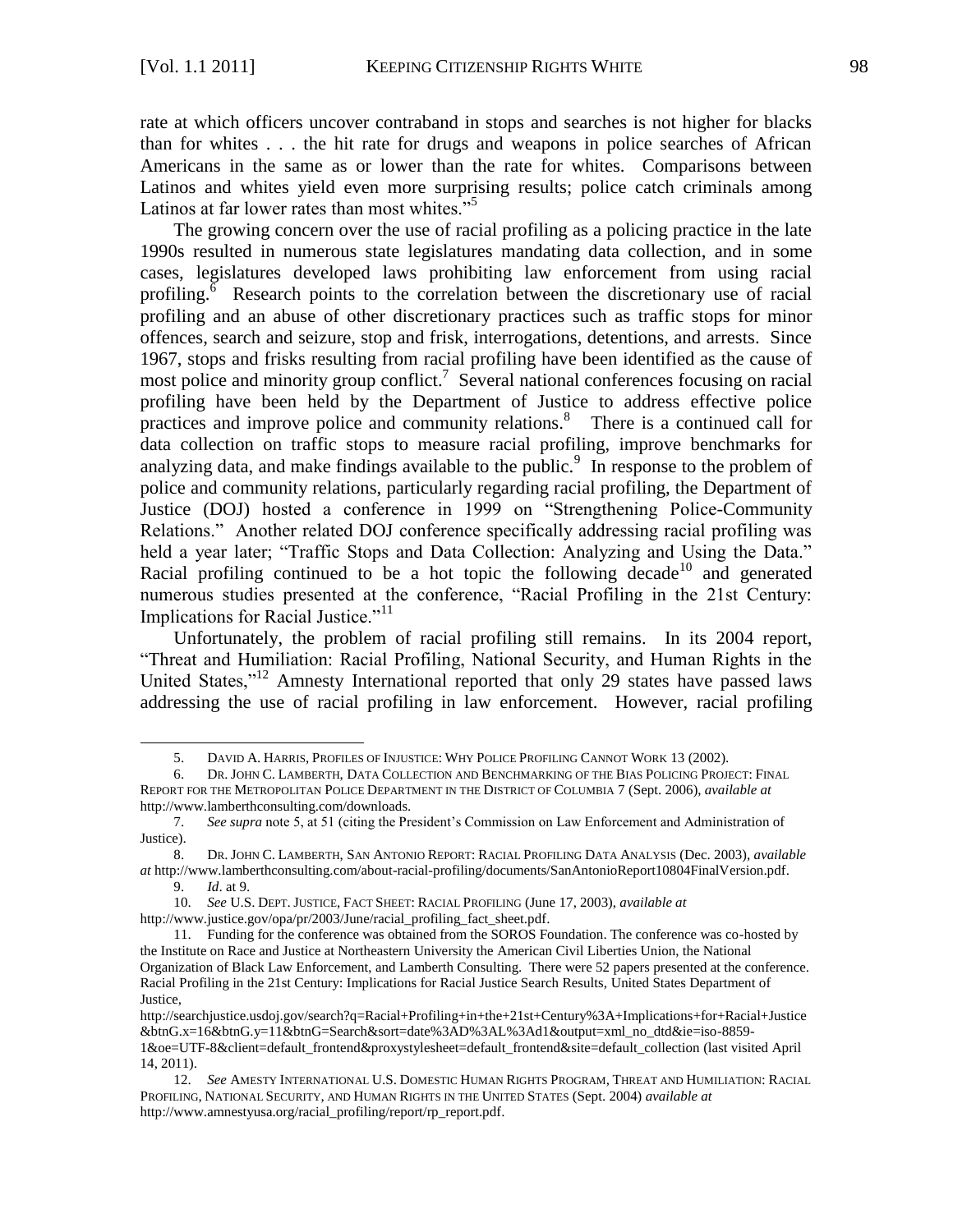remains a serious problem due to the lack of state and federal coverage and consistency. For example:

> Forty-six states do not ban racial profiling based on religion or religious appearance. Thirty-five states do not ban racial profiling of pedestrians (and the majority of the fifteen states that do, use a definition of racial profiling that make the ban virtually unenforceable in most circumstances). The scope of Tennessee's current racial profiling law is so limited that it only pertains to the conditions under which fingerprint records are obtained. In June 2003, the Department of Justice issued its Guidance Regarding the Use of Race by Federal Law Enforcement Agencies forbidding racial profiling by federal law enforcement officials. Yet, the guidance does not cover profiling based on religion, religious appearance, or national origin; does not apply to state or local law enforcement agencies; does not include any enforcement mechanisms; does not specify punishment for violating officers/agencies; and contains a blanket exception for 'national security' and 'border integrity' cases.<sup>13</sup>

## RACE/ETHNICITY AND DISPARATE TREATMENT IN IMMIGRATION LAWS AND **ENFORCEMENT**

In order to highlight the racial conflict and ethnic nationalism, a growing number of immigration scholars describe the current global migration as a form of apartheid.<sup>14</sup> Predominately white and wealthy countries perceive poorer migrants, particularly from Africa, Central and South American, Asia and the Middle East, as threats to their economic and national security.<sup>15</sup> The "regime of identification"<sup>16</sup> or the construction of numerous bureaucracies employed by these wealthier countries requires valid identification for driving, access to lodging, education, health care and freedom of movement. The way these countries restrict access to such identification is closely characteristic of South African apartheid.<sup>17</sup> Rather than destroying the existence of apartheid in the world, scholars argue that we have created global apartheid regulating the

<sup>13.</sup> *Id.*

<sup>14.</sup> *See* DAVID SPENER, CLANDESTINE CROSSINGS: MIGRANTS AND COYOTES ON THE TEXAS-MEXICO BORDER (2009) (discussing the ways that apartheid explains race relations regulating the U.S.-Mexico border); Nandita Sharma, *Anti-Traficking Rhetoric and the Making of a Global Apartheid*, 17 NWSA J. 88 (2005) (applying global apartheid to the case of human smuggling); Salih Booker & William Minter, *Global Apartheid,* THE NATION, July 9, 2001, *available at* http://www.thenation.com/article/global-apartheid (Calling attention to the apartheid's role at regulating labor and managing political rights in addition to racial segregation); Gernot Kohler, *The Three Meanings of Global Apartheid: Empirical, Normative, Existential.* 20 ALT. 403 (1995) (Addressing the growing significance of mechanisms to keep racial minorities from crossing national boundaries); ANTHONY H. RICHMOND, GLOBAL APARTHEID: REFUGEES, RACISM, AND THE NEW WORLD ORDER (1994) (Examining the impact of globalization on international migration, racial conflict and nationalism).

<sup>15.</sup> *See* STEPHEN CASTLES & MARK J. MILLER, THE AGE OF MIGRATION: INTERNATIONAL POPULATION MOVEMENTS IN THE MODERN WORLD (4th ed., 2008*).; see also* INTERNATIONAL LABOUR OFFICE, INTERNATIONAL MIGRATION, RACISM DISCRIMINATION AND XENOPHOBIA, (Aug./Oct. 2001) *available at* [http://www.ilo.org/public/libdoc/ilo/2001/101B09\\_218\\_engl.pdf.](http://www.ilo.org/public/libdoc/ilo/2001/101B09_218_engl.pdf)

<sup>16.</sup> JOHN TORPEY, THE INVENTION OF THE PASSPORT: SURVEILLANCE, CITIZENSHIP, AND THE STATE 7 (2000).

<sup>17.</sup> *See generally* John Torpey, *Coming and Going: On the State Monopolization of the Legitimate Means of Movement*, 16 SOC. THEORY 239 (1997); Id.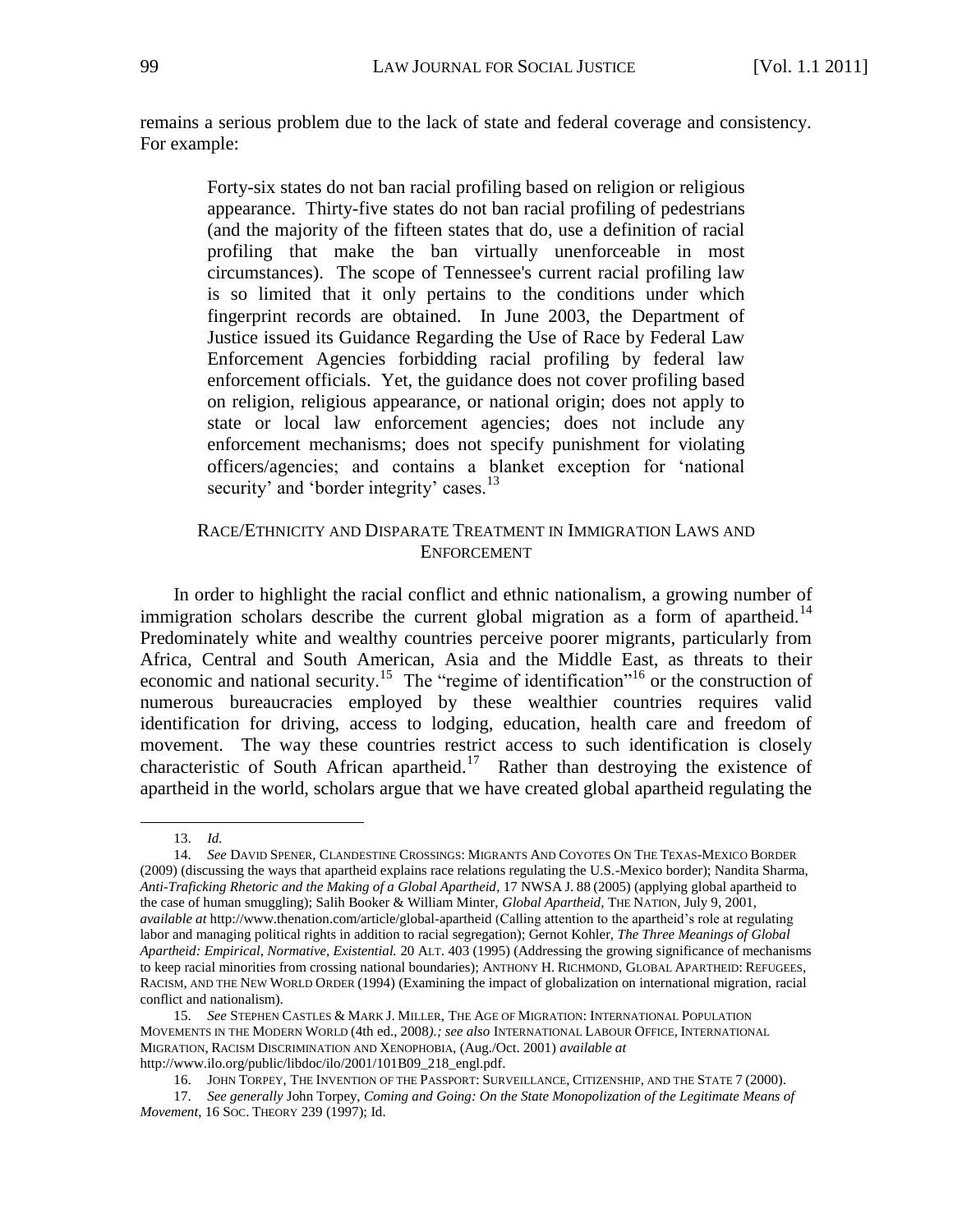labor and political rights of immigrants of color.<sup>18</sup>

The trend of racial immigration policies is not new in the United States.<sup>19</sup> The connection between race and citizenship in the U.S. was established long ago by laws limiting or restraining the immigration and opportunity of persons of color.<sup>20</sup> These laws were bolstered by the institutionalization of mechanisms for "White" persons to gain unearned privileges.<sup>21</sup> Beyond the laws themselves, the judiciary has also played a role in discriminating against persons of color in immigration cases.<sup>22</sup>

Some of the most egregious examples of the legal social exclusion of immigrants of color were the Chinese exclusion laws,<sup>23</sup> the Gentleman's Agreement between the U.S. and Japan,<sup>24</sup> the decision in *United States v. Thind*,<sup>25</sup> the 1924 national origins quota system,<sup>26</sup> and the Immigration Act of 1965.<sup>27</sup>

Immigrant law enforcement is similarly focused on people of color. This focus is evidenced by militarized campaigns along the border, such as Operation Wetback, Operation Blockade, Operation Hold the Line and Operation Gatekeeper.<sup>28</sup> These immigration law enforcement operations place immigrants and citizens of Mexican ancestry, in harm's way while other people residing in the U.S. are allowed to stay out of danger. In *United States v. Brignoni-Ponce*, the Supreme Court held that the Fourth Amendment allows law enforcement officers (1) to use "Mexican appearance" as "a legitimate consideration under the Fourth Amendment for making an immigration stop" and (2) to question persons about their citizenship and immigration status as long as the racial profiling is not the sole factor.<sup>29</sup> In *United States v. Martinez-Fuerte* (1976), the Supreme Court found that the Fourth Amendment was not violated when the Border

<sup>18.</sup> *See genrally* ANTHONY H. RICHMOND, GLOBAL APARTHEID: REFUGEES, RACISM, AND THE NEW WORLD ORDER (1994); Nandita Sharma, *Anti-Trafficking Rhetoric and the Making of a Global Apartheid,* 17 NWSA J. 88, 88- 111 (2005); Edward Murguia & Kim Diaz, *Mexican Immigration Scenarios Based on the South African Experience of Ending Apartheid,* 3 SOCIETIES WITHOUT BORDERS 209, 209-227 (2008); JOSEPH NEVINS, DYING TO LIVE: A STORY OF U.S. IMMIGRATION IN AN AGE OF GLOBAL APARTHEID (2008); David Spener, *Global Apartheid, Coyotaje and the Discourse of Clandestine Migration: Distinctions Between Personal Structural, and Cultural Violence*, First Semester 2008 MIGRACION Y DESARROLLO 116, 116-140 (2008).

<sup>19.</sup> *See generally* BILL ONG HING, DEPORTING OUR SOULS—VALUES, MORALITY, AND IMMIGRATION POLICY (2006); KEVIN JOHNSON, THE "HUDDLED MASSES" MYTH: IMMIGRATION AND CIVIL RIGHTS (2004).

<sup>20.</sup> Id.

<sup>21.</sup> *See generally* IRA KATZNELSON, WHEN AFFIRMATIVE ACTION WAS WHITE: AN UNTOLD HISTORY OF RACIAL INEQUALITY IN TWENTIETH-CENTURY AMERICA (2005); DAVID R. ROEDIGER, WAGES OF WHITENESS (2006); THOMAS SHAPIRO, THE HIDDEN COSTS OF BEING AFRICAN AMERICAN: HOW WEALTH PERPETUATES INEQUALITY (2005); MEIZHU LUI, BARBARA ROBLES, BETSY LEONDAR-WRIGHT, ROSE BREWER & REBECCA ADAMSON, THE COLOR OF WEALTH: THE STORY BEHIND THE U.S. RACIAL WEALTH DIVIDE (2006).

<sup>22.</sup> *See generally* IAN HANEY LOPEZ, WHITE BY LAW (1997) (Instances where the Courts have become involved in racial immigration by determining whiteness and eligibility for citizenship are chronicled in Ian Haney Lopez's research which demonstrates the social construction of race in the courts).

<sup>23.</sup> *Id.* at 37-8.

<sup>24.</sup> ROGER DANIELS, THE POLITICS OF PREJUDICE: THE ANTI-JAPANESE MOVEMENT IN CALIFORNIA AND THE STRUGGLE FOR JAPANESE EXCLUSION (1999).

<sup>25.</sup> United States v. Thind, 261 U.S. 204, 212-215 (1923).

<sup>26.</sup> U.S. DEPT. OF JUSTICE, *supra* note 10.

<sup>27.</sup> *See* Immigration Act of 1924, ch. 190, 43 Stat. 153*, repealed by* Immigration and Nationality Act of 1952, ch. 477, tit. IV, § 403(a)(23), 66 Stat. 163, 279.

<sup>28.</sup> ARMANDO NAVARRIO, THE IMMIGRATION CRISIS: NATIVISM, ARMED VIGILANTISM, ND THE RISE OF A COUNTERVAILING MOVEMENT (2009) (Describes the nativism behind establishing each operation and the targeting of Latinos, particularly Mexicans and Mexican Americans).

<sup>29.</sup> *See* United States v. Brignoni-Ponce, 422 U.S. 873, 887 (1975).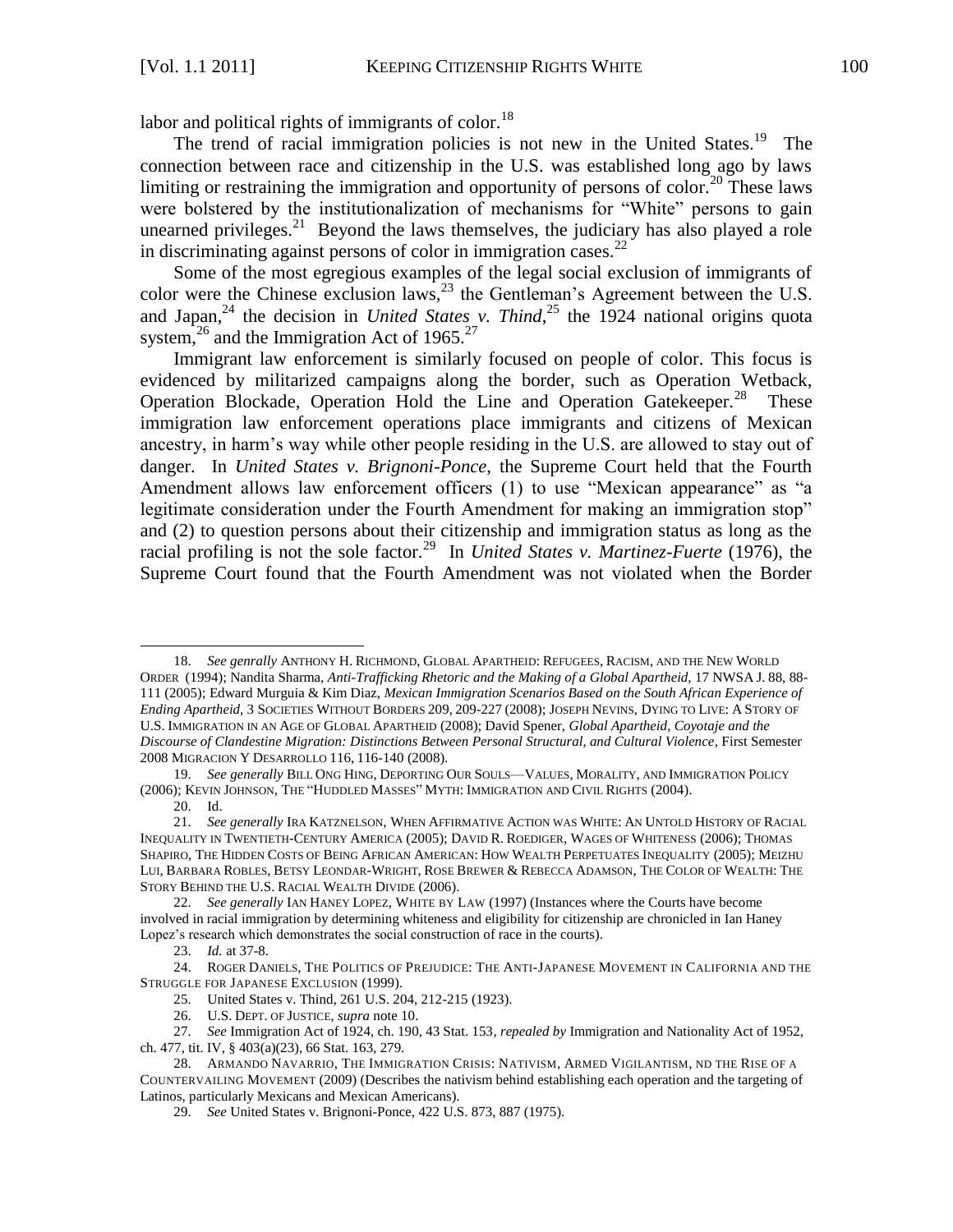Patrol routinely stopped vehicles at checkpoints without identifying probable cause.<sup>30</sup> Both these decisions embolden immigration law enforcement officers to focus on people of color and are examples of formal legal constructs or macro-aggressions that subordinate the citizenship status of Mexican Americans.<sup>31</sup>

Repressive and restrictive policies passed over the last decades in the U.S. assure that migrants crossing the Mexican border into the U.S. have more difficulty doing so legally.<sup>32</sup> Even when migrants are successful in legally crossing, they are unlikely to experience the same opportunities and treatment as their European counterparts.<sup>33</sup> Forced into a "social space of 'illegality," migrants face "forced invisibility, exclusion, subjugation, and suppression."<sup>34</sup> For those migrants of color from Mexico, Central, and South America who are not fortunate enough to cross legally, they must face lifethreatening crossings in one of the most desolate deserts in the world.<sup>35</sup>

Unlike the Canadian or coastal water borders, the militarization of the Mexican border is unique and unprecedented in our history.<sup>36</sup> Even after crossing the border, immigrants of color face dangers from U.S. immigration law enforcement practices in ways that white unauthorized immigrants do not.<sup>37</sup> Consequently, immigrants of color remain a vulnerable work force willing to work for lower wages, without benefits, and in unsafe working conditions. $^{38}$ 

Immigration legislation and law enforcement make distinctions between full citizenship rights granted to Whites and the limited rights for non-whites.<sup>39</sup> Kevin

32. See generally JOSEPH NEVINS, OPERATION GATEKEEPER, THE RISE OF THE "ILLEGAL ALIEN" AND THE MAKING OF THE U.S.-MEXICO BOUNDARY (2002); PETER ANDREAS, BORDER GAMES: POLICING THE U.S.-MEXICO DIVIDE (2000); TIMOTHY J. DUNN, THE MILITARIZATION OF THE U.S.-MEXICO BORDER (1996).

33*. See generally* id.

34. *See* Nicholas De Genova, *Migrant "Illegality" and Deportablity in Everyday Life*, 31 ANN. REV. ANTHRO. 419, 427 (2002).

35. *See generally* Karl Eschbach, Jacqueline Hagan, Nestor Rodriquez, Rúben Hernández-León & Stanley Bailey, *Death at the Border,* 33 INT'L MIGRATION REV*.* 430 (1999); Wayne A. Cornelius, *Death at the Border: Efficacy and Unintended Consequences of US Immigration Control Policy*, 27 POPULATION AND DEV. REV. 661 (2001); RAQUEL RUBIO-GOLDSMITH, M. MELISSA MCCORMICK, DANIEL MARTINEZ, INEZ M. DUARTE, THE "FUNNEL EFFECT" & RECOVERED BODIES OF UNAUTHORIZED MIGRANTS PROCESSED BY THE PIMA COUNTY OFFICE OF THE MEDICAL EXAMINER, 1990-2005 (Binational Migration Inst., Mexican Am. Stud. & Res. Center at the U. of Ariz., 2006).

37. *See* Mary Romero, *Racial Profiling and Immigration Law Enforcement: Rounding Up of Usual Suspects in the Latino Community*, 32 CRIT. SOC. 449 (2006) (analyzing the consequences of immigration law enforcement when race is used as a proxy for citizenship status).

38. *See* Francisco L. Rivera-Batiz, *Undocumented workers in the labor market: An analysis of the earnings of legal and Illegal Mexican Immigrants in the United States*, 12 J. POPULATION ECON. 91 (1999) (presenting research findings that show wage differentials between documented and undocumented immigrants) ; Nicholas Walter, Philippe Bourgois & H. Margarita Loinaza, *Masculinity and Undocumented Labor Migration: Injured Latino Day Laborers in San Francisco*, 59 SOC. SCI. & MED., 1159, (2004) (study examining the experience of injury, illness and disability among undocumented Latino day laborers in San Francisco who are rendered vulnerable by the structural conditions of undocumented immigrant status).

39. Kevin R. Johnson, *Race, The Immigration Laws, and Domestic Race Relations: A "Magic Mirror" Into the Heart of Darkness*, 73 IND. L.J. 1111 (1998).

<sup>30.</sup> *See United States v. Martinez-Fuerte, 428 U.S.* 543, 562 (1976) (holding that "stops and questioning at issue may be made in the absence of any individualized suspicion at reasonably located checkpoints").

<sup>31.</sup> *See* Whren v. United States, 517 U.S. 806, 818 (1996) (the Court holds that an observation of a violation of the traffic code by a police officer established probable cause to stop and search the vehicle). In addition, I would argue that the *Whren* decision to include any traffic offense as a legally sanctioned stop and search, also serves to subordinate the citizenship status of persons of color, particularly the poor and lower-middle class since they are mostly likely to be stopped for minor traffic violations.

<sup>36.</sup> *See generally* TIMOTHY J. DUNN, THE MILITARIZATION OF THE U.S.-MEXICO BORDER (1996); PETER ANDREAS, BORDER GAMES, POLICING THE U.S.-MEXICO DIVIDE (2000); JOSEPH NEVINS. OPERATION GATEKEEPER, THE RISE OF THE "ILLEGAL ALIEN" AND THE MAKING OF THE U.S.-MEXICO BOUNDARY (2002).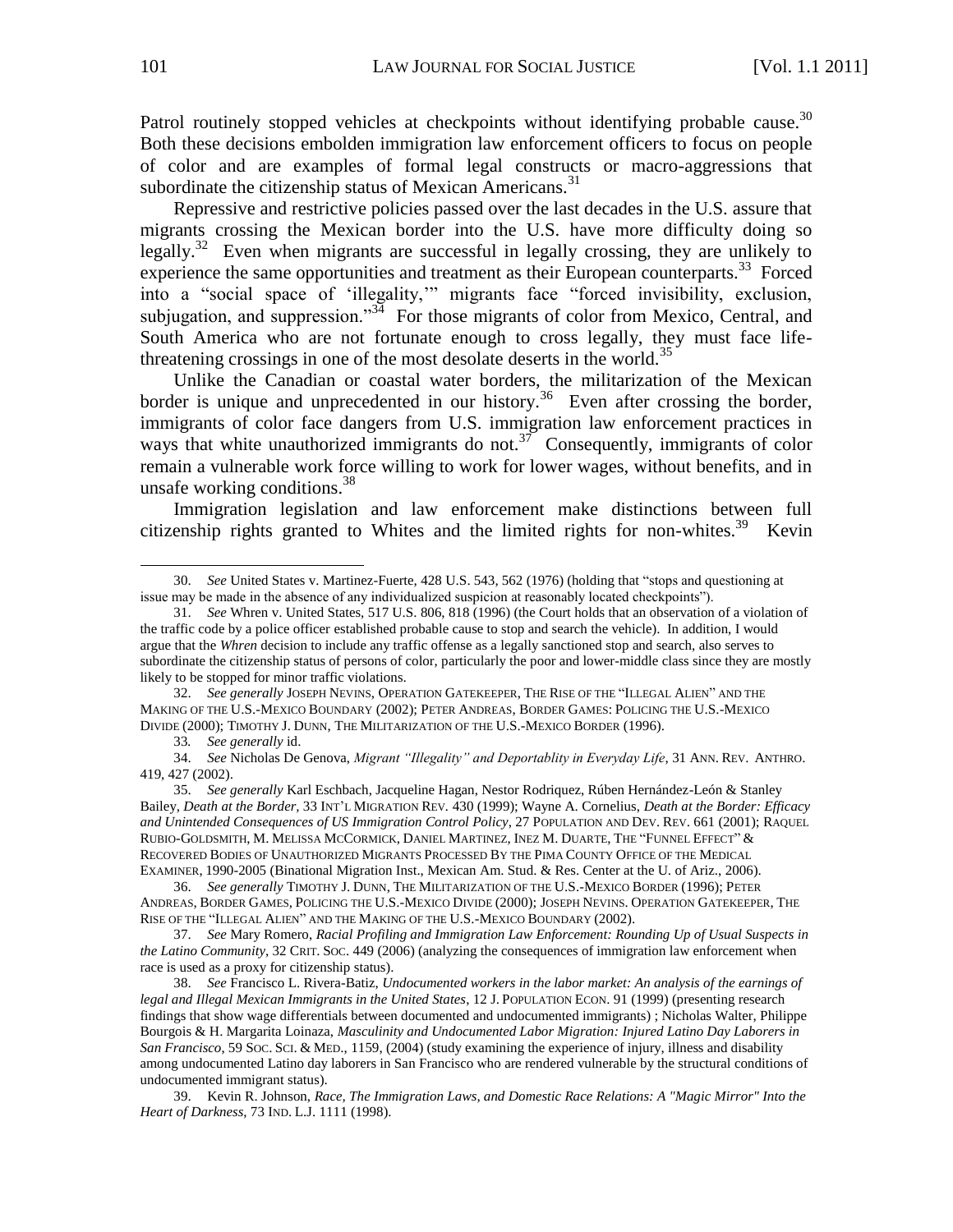Johnson explains that "the differential treatment of citizens and noncitizens serves as a 'magic mirror'<sup> $,40$ </sup> and "the harsh treatment of noncitizens reveals just how this society views citizens of color."<sup>41</sup> Robert Chang notes that the "[e]xamination of the immigrant allows us to observe the dynamics of racial formation as immigrants enter the political/cultural/legal space of the United States and ‗become' differentially racialized as Asian American, Black, Latina/Latino, and White."<sup>42</sup> Like other Critical Race Theory scholars, Johnson and Chang have demonstrated the embedment of racial inequality and the privileges of whiteness in the overall legal process.<sup>43</sup> Laws appearing race neutral become race-based through law enforcement practices.

Critical criminologists who examine injustice in the legal system have examined the erosion of rights under the Fourth and Fourteenth Amendments.<sup>44</sup> Micro and macroaggressions are useful constructs in classifying the practices used by police. Micro and macro-aggressions are the everyday and persistent affronts that citizens of color experience and are constant reminders of their subordinate citizenship status. Rather than micro-aggressions, Georges-Abeyie describes "the discriminatory and discretionary actions of police officers during the informal stages, such as pre-arrest," as "petit apartheid.<sup>45</sup> Building on Georges-Abeyie's conceptualization of "petit apartheid," Dragan Milovanovic and Katheryn K. Russell created a typology of discriminatory practices ranging from covert or informal to overt and formal practices. Their construct developed a continuum of petit apartheid practices that include everything from nonverbal to verbal (both official and unofficial) practices to overt actions.<sup>46</sup> The framework is useful in analyzing the wide range of discretionary power used in immigration law enforcement and the range of verbal and non-verbal actions accompanying racial profiling.<sup>47</sup> Acknowledging the micro and macro-aggressions involved in racial profiling is crucial in understanding its function to subordinate citizens of color.<sup>48</sup> Framing immigration law enforcement in a typology of petit apartheid reinforces the sobering reality that race and citizenship are inextricably linked.

### MCSO IMMIGRATION PRACTICES

Clearly it was racial profiling because they were targeting corn vendors who fit a certain profile, and not the hot dog vendors, for example. Corn vendors are from South America. They're mostly Mexican; some are from Honduras or El Salvador. The officers would

<sup>40.</sup> *Id.*

<sup>41.</sup> *Id.* at 1116.

<sup>42.</sup> ROBERT S. CHANG, DISORIENTED: ASIAN AMERICANS, LAW, AND THE NATION-STATE 29 (1999).

<sup>43.</sup> *See generally* IAN HANEY LOPEZ, WHITE BY LAW (1997); KATHERYN K. RUSSELL, THE COLOR CRIME (1998); DERRICK BELL, AT THE BOTTOM OF THE WELL (1993); PATRICIA J. WILLIAMS, THE ALCHEMY OF RACE AND RIGHTS (1991).

<sup>44.</sup> *See generally* BRIAN MACLEAN AND DRAGAN MILOVANOVIC, RACISM EMPIRICISM AND CRIMINAL JUSTICE (1990); MARTIN D. SCHWARTZ AND DRAGAN MILOVANOVIC, RACE, GENDER AND CLASS IN CRIMINOLOGY (1996); DANIEL GEORGES-ABEYIE, THE CRIMINAL JUSTICE SYSTEM AND BLACKS (1984); KATHERYN K. RUSSELL, THE COLOR CRIME (1998); DRAGAN MILOVANOVIC AND KATHERYN K. RUSSELL PETIT APARTHEID IN THE U.S. CRIMINAL SYSTEM: THE DARK FIGURE OF RACISM (2001).

<sup>45.</sup> *See* PETIT APARTHEID IN THE U.S. CRIMINAL JUSTICE SYSTEM, THE DARK FIGURE OF RACISM XV (Dragan Milovanovic & Katheryn Russell eds., 2001).

<sup>46.</sup> *Id.* at xx.

<sup>47.</sup> *Id.* at 23.

<sup>48.</sup> RUSSELL, *supra* note 47, at 138-141.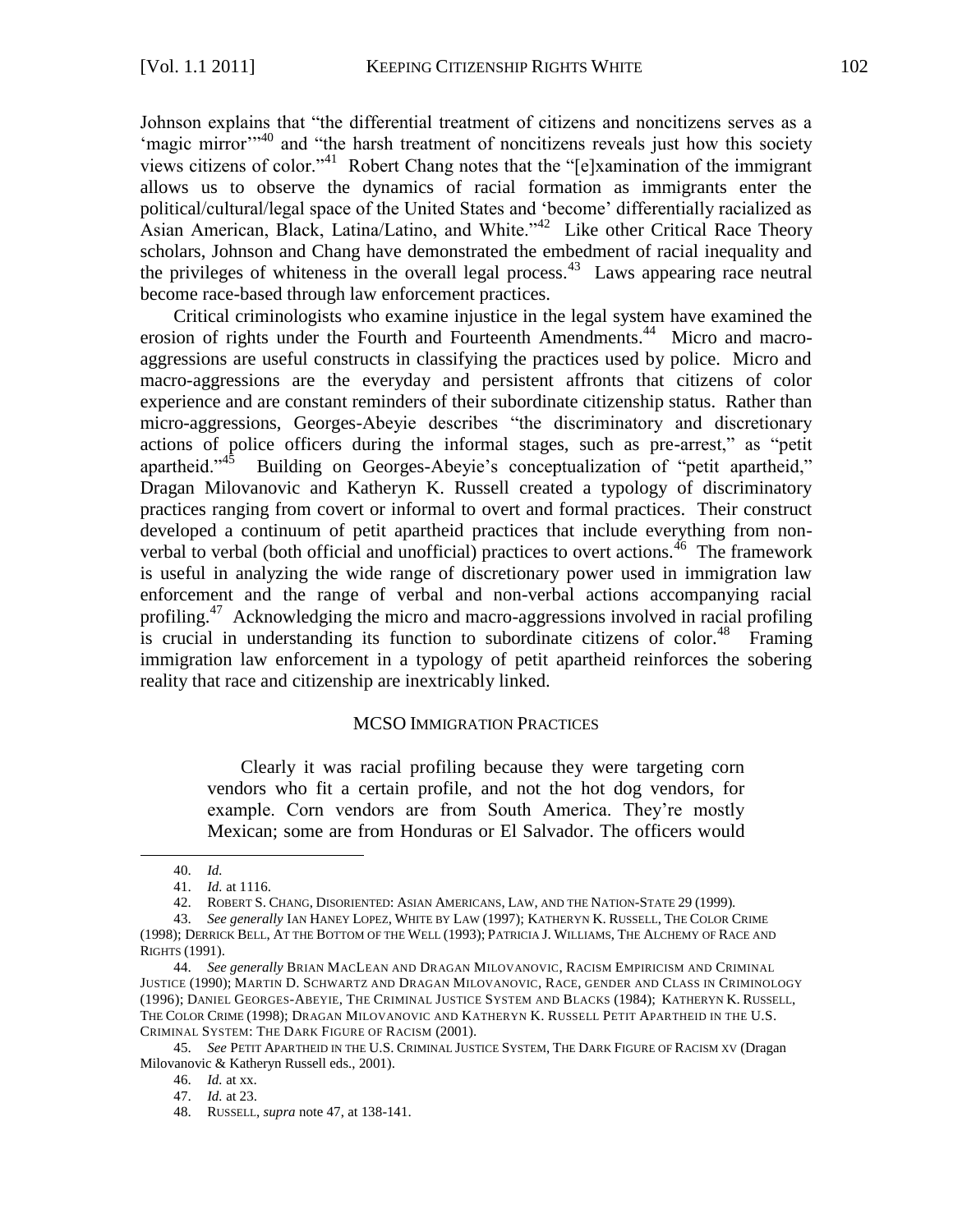just surround them in their police cars, start questioning them and then just round them up in handcuffs for operating without a license. Most of the people who were rounded up ended up being deported, but there were a few who were U.S. citizens, who were also arrested.<sup>49</sup>

This description of a raid in the Maryvale area of West Phoenix characterizes the highly selective policing of Latinos in Maricopa County, Arizona. The raid, led by the Maricopa County Sheriff's Office [hereinafter MCSO] exclusively targeted Latinoowned businesses for lacking vendor permits and selling contaminated food. During another raid that lasted nine days and covered the Wickenburg, Cave Creek, and downtown Phoenix areas, MCSO exclusively stopped drivers of Latino descent and raided businesses popular with Latino shoppers.<sup>50</sup> MCSO claimed that the county-wide raids were "crime suppression sweeps" geared at eliminating criminal immigrants from the community. The head of MCSO, Sheriff Joe Arpaio, insisted that his department's law enforcement practices did not include racial profiling.<sup>51</sup> In response to the growing public criticism that the MCSO sweeps were only executed in areas with large number of Latino residents, Sheriff Arpaio included his own neighborhood, Fountain Hills, in one of the raids.<sup>52</sup> However, this publicity stunt has not inhibited MCSO from selectively stopping people who appear to be of Mexican ancestry and only served to enhance the public view that non-citizenship status and criminality are inscribed on brown bodies.<sup>53</sup> Furthermore, by establishing a phone hotline for residents to call and report undocumented immigrants and criminals engaged in trafficking, Sheriff Arpaio has essentially encouraged average citizens to racially profile their neighbors.<sup>54</sup> The creation of the hotline presumes that laypeople are knowledgeable of immigration law, able to identify types of immigration statuses, and can recognize human trafficking.<sup>55</sup> Arpaio has even advertised his call to action in bold red lettering on his fleet of Ford Econoline vans that appear at the command centers during raids: "HELP SHERIFF JOE ARPAIO FIGHT ILLEGAL IMMIGRATION & TRAFFICKING CALL 602.876.4145 WITH

<sup>49.</sup> AMERICAN CIVIL LIBERTIES UNION OF ARIZONA, DRIVING WHILE BLACK OR BROWN: AN ANALYSIS OF RACIAL PROFILING IN ARIZONA 17 (April 2008).

<sup>50.</sup> *See* Press Release, Maricopa County Sheriff's Office, Sheriff's Office Not Waiting for Loitering and Soliciting Ordinances to Take Effect (September 27, 2007), *available at* http:/www.mcso.org/include/pr\_pdf/CC.pdf.

<sup>51.</sup> *See* Howard Witt, *Does Crackdown Cross Line? Arizona Efforts Stir Racial Profiling Claims*, CHICAGO TRIBUNE, May 26, 2008, *available at* [http://www.chicagotribune.com/news/nationworld/chi](http://www.chicagotribune.com/news/nationworld/chi-)profiling\_wittmay26,0,4678882.story

<sup>52.</sup> See Press Release, Maricopa County Sheriff's Office, Mesa Drop House (May 8, 2008) *available at* http://www.mcso.org/MultiMedia/PressRelease/mesa%20drop%20house%2050808.pdf.

<sup>53.</sup> *See* Mary Romero, *Racial Profiling and Immigration Law Enforcement: Rounding Up of Usual Suspects in the Latino Community*, 32 CRIT. SOC. 449 (2006) (analyzing the consequences of racial profiling in immigration law enforcement).

<sup>54.</sup> *See* Press Release, Maricopa County Sheriff's Office, Sheriff Office Continues Arrests of Illegal Immigrants, Arpaio says Hot Line Tips are Paying-Off, (August 29, 2007), *available at* 

http://www.mcso.org/MultiMedia/PressRelease/Arrests\_082907.pdf; First Amended Complaint at 16, Melendres v. Arpaio, 598 F. Supp.2d 1025 (D. Ariz. 2009) (No. CV07-02513) (The "hotline invites individuals to equate race with immigration status and allows some to pursue personal grievances by way of a hotline complaint.").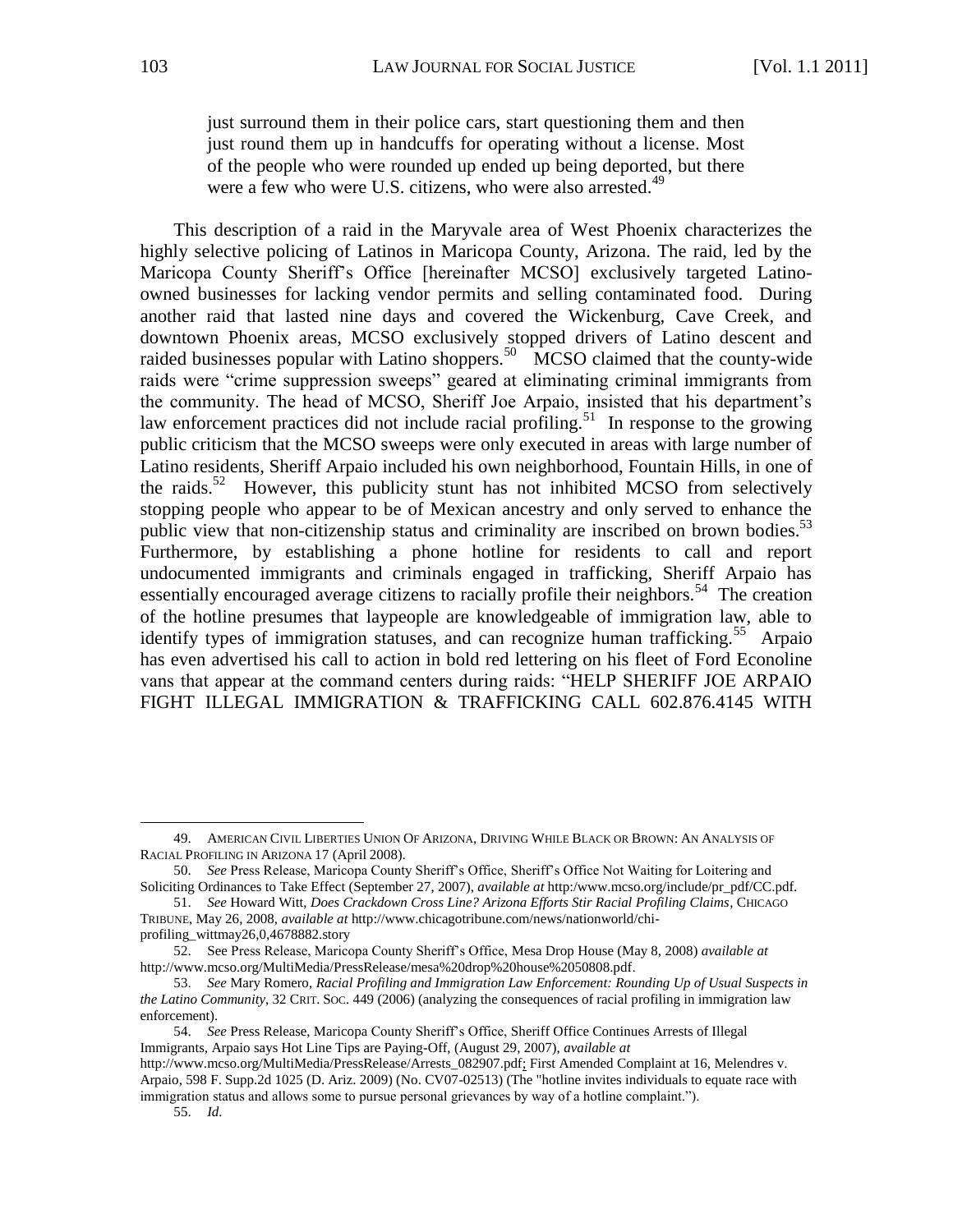l

# TIPS ON ILLEGAL ALIENS."56

While Arizona has recently become ground zero in the national immigration debate, $57$  federal law enforcement needs to acknowledge the environment created for Sheriff Arpaio's success in profiling immigrants as criminals.<sup>58</sup> For instance, a September 24, 2010 Homeland news release stated that:

ICE's Fugitive Operations Teams (FOTs) give top priority to cases involving aliens who pose a threat to national security and public safety, including members of transnational street gangs and child sex offenders. . . . ICE's Fugitive Operations Program is just one facet of the Department of Homeland Security's broader strategy to heighten the federal government's effectiveness at identifying and removing dangerous criminal aliens from the United States.<sup>59</sup>

However, a close look at immigrants arrested in MCSO crime sweeps indicate that not all the immigrants arrested had a criminal record.<sup>60</sup> Furthermore, the information in MCSO's press releases do not provide details identifying the seriousness of prior criminal convictions but rather suggests the arrests follow the FOT's priority of dangerous criminal aliens.<sup>61</sup> Referring to his immigration raids as crime suppression sweeps, Sheriff Apario reinforced the notion that there is an eminent threat of criminals posed by among immigrant populations. ICE has provided Apario extensive latitude in immigration law

<sup>56.</sup> *See* ROXANNE LYNN DOTY, THE LAW INTO THEIR OWN HANDS: IMMIGRATION AND THE POLITICS OF EXCEPTIONALISM 102 (2009); Daniel Gonzalez, *Arpaio Keeps Heat on Migrants,* THE ARIZONA REP. Oct. 17, 2007, at A1 (By July 2007, MCSO "advertised the hotline on 24 billboards and also on department owned trucks."); Judi Villa & Yvonne Wingett, *Sheriff Unveils Migrant Hotline*, THE ARIZONA REP., July 21, 2007, at B1 (Muzaffar Christy, the director of the Migration Policy Institute's Office at New York University School of Law, summed up the problem with the hotline as follows: "It makes every citizen, by proxy, an immigration cop,  $\dots$  This hard-line (plan) is a direct line on vigilantism.").

<sup>57.</sup> *See* Dennis Wagner & Emily Bazar, *Arizona has Become "Ground Zero" of Immigration Fight,* USA TODAY, Jan. 14, 2010, *available at* [http://www.usatoday.com/news/nation/2010-01-14-immigration\\_N.htm;](http://www.usatoday.com/news/nation/2010-01-14-immigration_N.htm) Miriam Jordan, *Arizona Seizes Spotlight in U.S. Immigration Debate*, WALL ST. J., Feb. 1, 2008, *available at*  <http://online.wsj.com/article/SB120181961483433401.html> (referencing Arizona as a laboratory for new ways to crack down on illegal immigrants).

<sup>58.</sup> *See* AARTI SHAHANI & JUDITH GREENE, LOCAL DEMOCRACY ON ICE: WHY STATE AND LOCAL GOVERNMENTS HAVE NO BUSINESS IN FEDERAL IMMIGRATION LAW ENFORCEMENT: A JUSTICE STRATEGIES REPORT 36 (Justice Strategies Report, Feb. 28, 2009), *available at* [http://www.justicestrategies.org/publications/2009/local](http://www.justicestrategies.org/publications/2009/local-democracy-ice-why-state-and-local-governments-have-no-business-federal-immig)[democracy-ice-why-state-and-local-governments-have-no-business-federal-immig](http://www.justicestrategies.org/publications/2009/local-democracy-ice-why-state-and-local-governments-have-no-business-federal-immig) (discussing the strong antiimmigrant sentiment in Arizona, along with Sheriff Arpaio's record "took the handcuffs off law enforcement" in Arizona).

<sup>59.</sup> *Id*. *But see* RUBÉN G. RUMBAUT & WALTER A. EWING, THE MYTH OF IMMIGRANT CRIMINALITY AND THE PARADOX OF ASSIMILATION: INCARCERATION RATES AMONG NATIVE AND FOREIGN-BORN MEN (Immigration Policy Center, 2007), *available at* [http://www.immigrationpolicy.org/special-reports/myth-immigrant-criminality-and](http://www.immigrationpolicy.org/special-reports/myth-immigrant-criminality-and-paradox-assimilation)[paradox-assimilation](http://www.immigrationpolicy.org/special-reports/myth-immigrant-criminality-and-paradox-assimilation) (research does not support the claim that undocumented immigrants commit more crime than citizens).

<sup>60.</sup> *See* Press Release, Maricopa County Sheriff's Office, Sheriff Will Conduct Another Crime Suppression Operation in Phoenix Prior to May 1st, (Apr. 13, 2010) *available at*

http://docs.google.com/viewer?a=v&q=cache:iNkz44V98LcJ:www.mcso.org/include/pr\_pdf/April%252013%2520load %2520News%2520Release.pdf+april+mcso+load+news+release+illegals+arrested&hl=en&gl=us&pid=bl&srcid=AD GEESjTeHxrp8y1V83ru8fomxQLmHR\_MOz7JmHP3SNtpjOpVuzIFBhf2KVqguYstcPSyDDIMODKCB5VSyxoVK S0bbMtRRYGr7NWdMcyFs-FjpuQvB\_Vwkxaue017uIw-BdwM16LY7S8&sig=AHIEtbTE66P4BaLN5NMfEu- \_P9dIIDPaAg (because MCSO uses the smuggling law to charge immigrants as being involved in their own smuggling, these numbers are questionable).

<sup>61.</sup> *See* Jean Comaroff & John L. Comaroff, *Figuring Crime: Quantifacts and the Production of the Un/Real*, 18 PUB. CULTURE 209 (2006) (discussing the way the statistics are presented to distort the actual danger of crime).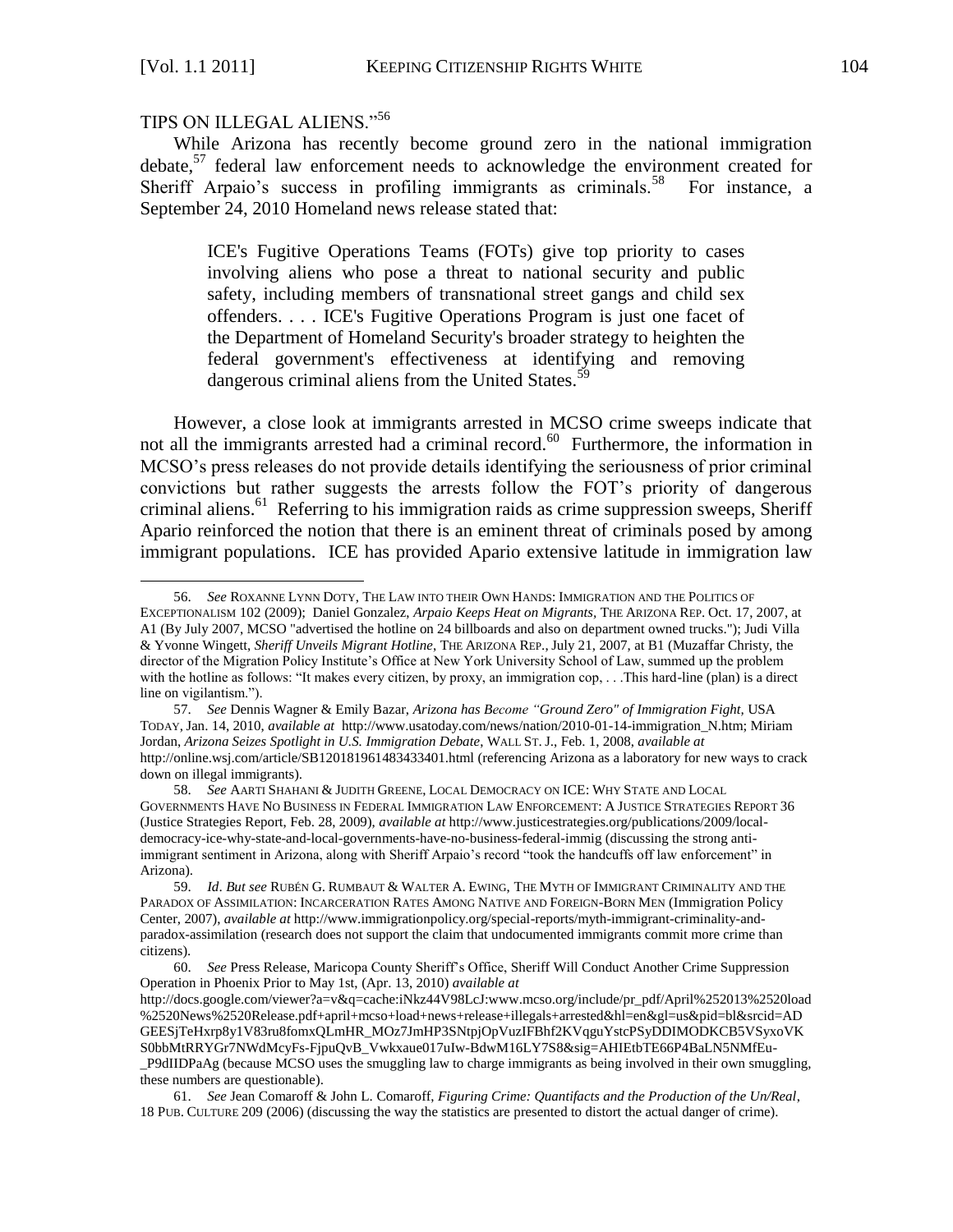enforcement in signing a 287(g) agreement with MCSO.<sup>62</sup> Although 287(g) was added to the Illegal Immigration Reform and Immigrant Responsibility Act of 1996, ICE did not begin establishing partnerships with local law enforcement officers to engage in immigration law enforcement.<sup>63</sup> Citing from an ICE Fact Sheet:

The  $287(g)$  program is designed to enable state and local law enforcement personnel, incidental to a lawful arrest and during the curse of their normal duties, to question and detain individuals for potential removal from the United States, if these individuals are identified as undocumented illegal aliens and they are suspected of committing a state crime.  $64$ 

The conditions of the  $287(g)$  contract stipulate that the program is not aimed at "day" labor activities" and that the police have authority to use the  $287(g)$  "when people are taken into custody as a result of violating state or local criminal law," which is "more than a traffic offense."<sup>65</sup>

Using the new partnership programs with ICE, Sheriff Joe Arpaio turned his attention to immigration law enforcement.<sup>66</sup> The partnership granted Maricopa County "the most robust  $287(g)$  contract in the country"<sup>67</sup> and opened the door to racial profiling through the abuse of discretionary power.<sup>68</sup> The potential for MCSO to use this contract to racially profile should have been apparent when ICE granted the contract because at that time, Sheriff Arpaio was already known for violating civil and human rights.<sup>69</sup> While ICE emphasizes that a working partnership local law enforcement provides the ―latitude to pursue investigations relating to violent crimes, human smuggling, gang/organized crime activity, sexual-related offenses, narcotics smuggling and money laundering, $\frac{1}{2}$ <sup>70</sup> MCSO uses its partnership with ICE to arrest Latinos for nothing more

<sup>62.</sup> *See* U.S. IMMIGRATION AND CUSTOM ENFORCEMENT, *supra* note 10; *See ICE Statement*, *supra* note 11 (―Other initiatives that figure prominently in this effort are the Criminal Alien Program, Secure Communities and the agency's partnerships with state and local law enforcement agencies under  $287(g)$ .").

<sup>63.</sup> See SHAHANI & GREENE supra note 58.

<sup>64.</sup> *See* First Amended Complaint at 22, Melendres v. Arpaio, 598 F. Supp. 2d 1025 (Dist. Ariz. 2009) (No. CV07-02513).

<sup>65.</sup> *Id.* at 23.

<sup>66.</sup> *See* Ted Robbins, *"America's Toughest Sheriff" Takes on Immigration*, NPR.ORG,

http://www.npr.org/templates/story/story.php?storyId=88002493 (last visited Mar. 10, 2008).

<sup>67.</sup> *See* SHAHANI & GREENE *supra* note 58, at 4.

<sup>68.</sup> *See* Spencer S. Hsu, *Ariz. Sheriff Accused of Racial Profiling*. WASH. POST, July 17, 2008, at A02; Stephen Lemons, *Joe Arpaio's deputies placed "hold" on U.S. Citizen Israel Correa, failed to inform ICE,*, PHOENIX NEW TIMES, Jan. 25, 2008, http://blogs.phoenixnewtimes.com/bastard/2008/01/joe\_arpaios\_deputies\_placed\_a.php.

<sup>69.</sup> *See* Yvone Wingett & Jourdan Rassas, *Supervisors are asked to rein in sheriff*, THE ARIZONA REP., July 24, 2008, at B1 ("The Sheriff's Office has paid out more than \$30.5 million in verdicts and claims that were settled to defendants and their attorneys since Arpaio took office in 1993, according to country figures."); JJ Hensley &Yvonne Wingett, *Abuse Lawsuits Against Arpaio Settled,* THE ARIZONA REP., April 25, 2008, *available at* <http://www.azcentral.com/news/articles/2008/04/25/20080425manning-letter0425.html> ("The Sheriff's Office has paid out more than \$30.5 million in verdicts and claims that were settled to defendants and their attorneys since Arpaio took office in 1993, according to country figures.").

<sup>70.</sup> *See* U.S. IMMIGRATION AND CUSTOM ENFORCEMENT, *supra* note 10;*see also* Stephen Lemons, *Joe Arpaio's Circus Comes to Buckeye: Assault Rifles, Body Armor, Ski Masks and Traffic Stops*, PHOENIX NEW TIMES, Jan. 9, 2009, [http://blogs.phoenixnewtimes.com/bastard/2009/01/joe\\_arpaios\\_buckeye\\_circus\\_ass.php.](http://blogs.phoenixnewtimes.com/bastard/2009/01/joe_arpaios_buckeye_circus_ass.php)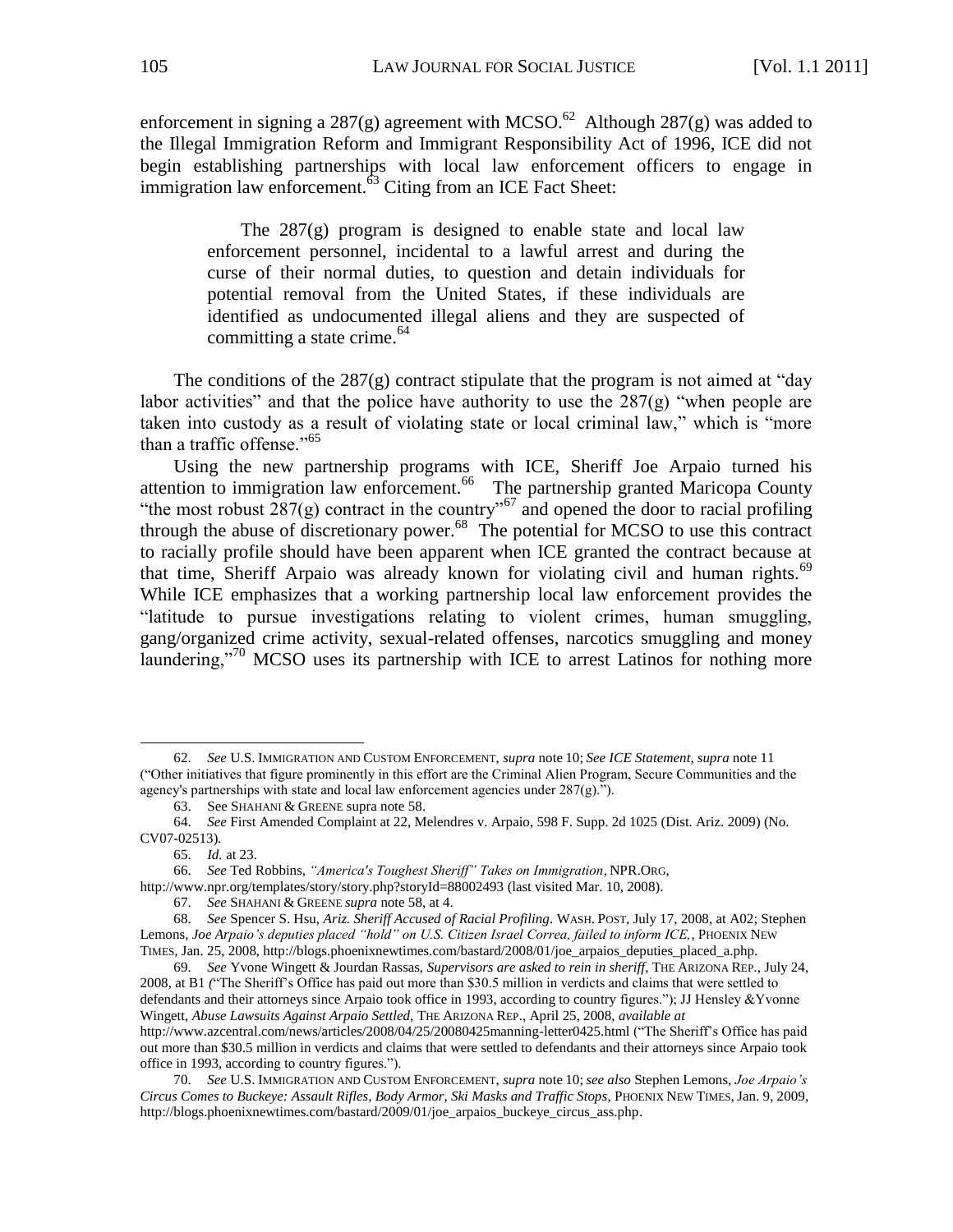$\overline{a}$ 

than being employed without authorized documentation.<sup>71</sup> MCSO's use of pretextual traffic violations, rather than detective work, to initiate contact with suspected undocumented aliens highlights the racial profiling used under Arpaio's management.<sup>72</sup> While each operation or raid is followed by an MCSO press release announcing the number of persons arrested, the number of Latinos stopped, detained, frisked, searched, and released is never revealed. MCSO also withholds the number of persons arrested in the raids with prior arrest records or outstanding warrants. Because of this lack of information, residents assume these arrests lead to safer communities because dangerous criminals were arrested.<sup>73</sup> Contrary to this assumption, former Mesa Police Chief George Gascon argues that the way MCSO conducts sweeps actually creates a potential for violence.<sup>74</sup> Other local police chiefs and politicians are also critical of MCSO tactics and claim that Sheriff Arpaio has created a sanctuary city for hardened criminals since serious crime is not investigated and warrants are not served.<sup>75</sup> Instead of targeting these most dangerous criminals, MCSO expends an enormous amount of equipment and staff to arrest landscapers and daylaborers.<sup>76</sup> These criticisms that point to unprofessional police practices and departmental waste are supported when MCSO police records are compared to records of other law enforcement offices in the Arizona. Sheriff Arpaio's arrest record has fallen below that of Phoenix Police Chief Jack Harris or Mesa Police Chief George Gascon, both of whom use "routine policing operations " and follow "well-formulated city policies, state and federal laws. $\frac{77}{77}$ 

### MCSO'S RACIAL PROFILING TACTICS AND THE USE OF DISCRETIONARY POWER

72. *See* Stephens Lemons, *Joe Arapio's Circus Comes to Buckeye:Assault Riflies, Body Armor, Ski Masks and Traffic Stops*, PHOENIX NEW TIMES, Jan. 9, 2009, *available at* 

73. *See* News Release, U.S. Immigration and Customs Enforcement, ICE Reports Records Number of Deportations in Arizona 2008 Removals Increase by More than 5,500 over Similar Period in 2007 (July 21, 2008) *available at* http://www.ice.gov/news/releases/0807/080721phoenix.htm) (The Phoenix Office of Detention and Removal Operations (DRO) field office director, Katrina S. Kane, claimed that "One of ICE's top enforcement priorities is to improve public safety in Arizona communities. . . By focusing our resources on programs that identify criminal aliens for removal from the United States, we are succeeding in our mission to keep foreign-born criminals off the streets in Arizona").

74. *See* Senta Scarborough, *Mesa Police Ask Arpaio for a Heads-up Before Sweeps*, THE ARIZONA REP., April 9, 2009*, available at* .http://www.azcentral.com/community/mesa/articles/2008/04/09/20080409mr-union.html.

75. *See* Mike McClellan, *Arpaio Seeks Publicity, Not Criminals,* EAST VALLEY-SCOTTSDALE TRIB., July 27, 2009, updated March 10, 2010, *available at* http://www.eastvalleytribune.com/article\_814220df-ea80-57c1-9ef6- 51446c867ecc.html; Bill Richardson, *The Numbers Don't Match Arpaio's Hype*. EAST VALLEY-SCOTTSDALE TRIB., May 27, 2009, updated March 10, 2010, *available at* http://www.eastvalleytribune.com/article\_0d55b363-2ce6-500e-9f57-372d884e96bd.html?mode=story; Scott Wong, *Gordon: Sheriff Arpaio Giving State Bad Reputation,* THE ARIZONA REP., Mar. 27, 2009, *available at* [http://www.azcentral.com/news/articles/2009/03/27/20090327gordon0327-](http://www.azcentral.com/news/articles/2009/03/27/20090327gordon0327-ON.html) [ON.html;](http://www.azcentral.com/news/articles/2009/03/27/20090327gordon0327-ON.html) JJ Hensley & Senta Scarborough, *Lawmen Arpaio, Gascón a Study in Contrasts,* THE ARIZONA REP., June 29, 2008, *available at* [http://www.azcentral.com/news/articles/2008/06/29/20080629arpaiogascon06290.html;](http://www.azcentral.com/news/articles/2008/06/29/20080629arpaiogascon06290.html) Casey Newton & JJ Hensley, *Phoenix Mayor Gordon calls for FBI investigation of Arpaio,* THE ARIZONA REP., Apr. 13, 2008, *available at* [http://www.azcentral.com/news/articles/2008/04/13/20080413gordonarpaio0413.html.](http://www.azcentral.com/news/articles/2008/04/13/20080413gordonarpaio0413.html)

76. *Id.*; *see also* CLINT BOLICK, MISSION UNACCOMPLISHED: THE MISPLACED PRIORITIES OF THE MARICOPA COUNTY SHERIFF'S OFFICE (Goldwater Institute, No. 229, Dec. 2, 2009), *available at* 

<http://www.goldwaterinstitute.org/Common/Img/Mission%20Unaccomplished.pdf> (conservative think tank also critical of Arpaio's waste of resources in sweeps).

77. *See* Bill Richardson, *supra* note 75.

<sup>71.</sup> *See generally* Richard Ruelas, *Arpaio Stays Silent on Real ICE Plan*, THE ARIZONA REP., March 2, 2007, at B10*; see also* Casey Newton, *Critics say crackdowns amount to racial-profiling*, THE ARIZONA REP., April 5, 2008, at A1 (Here, Dan Pochoda, Legal Director of ACLU of Arizona, states "Arpaio's use of a volunteer posse in his immigration crackdowns goes beyond the scope of the scope of his 287(g) agreement with Immigration and Customs Enforcement[.]").

http://blogs.phoenixnewtimes.com/bastard/2009/01/joe\_arpaios\_buckeye\_circus\_ass.php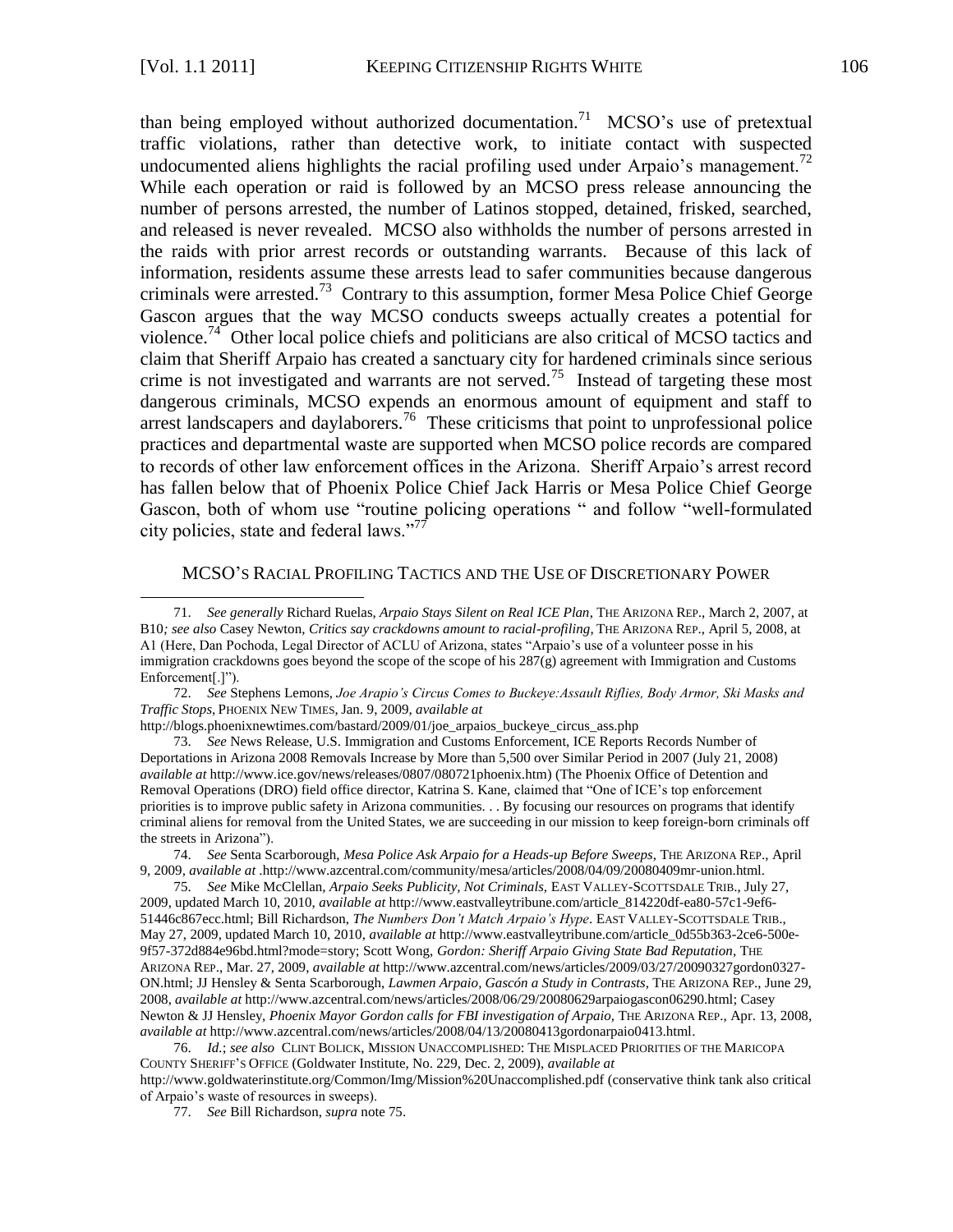Even before Sheriff Arpaio's participation in immigration raids, racial profiling had been identified as a problem in Arizona.<sup>78</sup> In a 2004 study published and presented in *Arnold v. Arizona, Arizona Department of Public Safety ("DPS")* researchers concluded, ―Hispanics and African Americans are consistently being stopped by DPS officers at rates disproportionately greater than their representation within the violator population; and, white, non-Hispanics are consistently being stopped at rates disproportionately less than their representation within the violator population. These differences are statistically significant and fit the Supreme Court's definition of the presence of racial and ethnic discrimination."<sup>79</sup> Similarly, a recent report commissioned by the ACLU of Arizona found that along with racial profiling, persons of color were more likely to be detained for longer periods of time, ticketed instead of given a warning, searched, and frisked.<sup>80</sup> The ACLU study found that "African Americans, Hispanics and Native Americans were searched more frequently than whites and that these search rates are not justified by the rates of contraband seizures.<sup>81</sup> Additionally, African Americans, Hispanics and Middle Easterners were detained for longer periods of time when stopped by DPS officers." $82$  In 2008, the University of Cincinnati Policing Institute conducted a study of traffic stop data for Arizona DPS. $83^{\circ}$  The data uncovered from that study suggests that police use racial profiling and an abusive level of discretion in stopping drivers who appear to be of Mexican ancestry.<sup>84</sup> They found that "Hispanic drivers were significantly more likely than other racial/ethnic groups to be issued citations for violations related to drivers' licenses, seat belts/child restraints, required safety equipment, and insurance.<sup>85</sup> Minor violations, such as lacking a driver's license or insurance are hardly likely to be visible prior to a stop. The finding that Latinos are "more likely than other racial/ethnic groups to be asked for consent to search, and significantly less likely than members of other racial/ethnic groups to refuse consent to search<sup>36</sup> strongly suggests that Latinos recognize their subordinate citizenship rights.

The use of minor traffic violations to cover the racial profiling occurring in MCSO's immigration raids is gaining more attention from the growing number of lawsuits being filed against Sheriff Arpaio and his office.<sup>87</sup> Of course, lawsuits are not new to the Sheriff. "Between 2004 and 2007, 2700 lawsuits were filed against Sheriff Joe Arpaio in Federal and County Courts" because of the state of his prison facilities. This is estimated to be "50 times the number of New York, Los Angeles, Chicago and Houston [prison] systems] combined."<sup>88</sup> Civil rights violations arising from MCSO's raids, referred to

<sup>78.</sup> *See*, CIVIL RIGHTS DIVISION AND OFFICE OF INTERGOVERNMENTAL AFFAIRS, OFFICE OF THE ARIZ. ATTORNEY GENERAL, REPORT ON RACIAL PROFILING (2001), *available at*

www.azag.gov/law\_enforcement/racial%20profiling.PDF.

<sup>79.</sup> Arnold v. Ariz. Dep't of Pub. Safety, No. CV-01-1463-PHX-LOA, 2006 WL 2168637 (D. Ariz. 2006).

<sup>80.</sup> *See* AMERICAN CIVIL LIBERTIES UNION OF ARIZONA, DRIVING WHILE BLACK OR BROWN: AN ANALYSIS OF RACIAL PROFILING IN ARIZONA 17 (April 2008).

<sup>81.</sup> *Id*.

<sup>82.</sup> *Id.* at 14.

<sup>83.</sup> ROBIN S. ENGEL, JENNIFER C. CHERKAUSKAS, & MICHAEL R. SMITH, TRAFFIC STOP DATA ANALYSIS STUDY: YEAR 2 FINAL REPORT xiii (U. of Cincinnati Policing Inst., 2008).

<sup>84.</sup> *Id.*

<sup>85.</sup> *Id.* at xiii.

<sup>86.</sup> *Id.* at xvii.

<sup>87.</sup> *See FACT SHEET: Sheriff Joe Arpaio's Notorious Record,* AMERICA'S VOICE ONLINE*,* 

<http://americasvoiceonline.org/page/-/resources/sheriffjoe.pdf> (last visited April 24, 2011).

<sup>88.</sup> *Id.*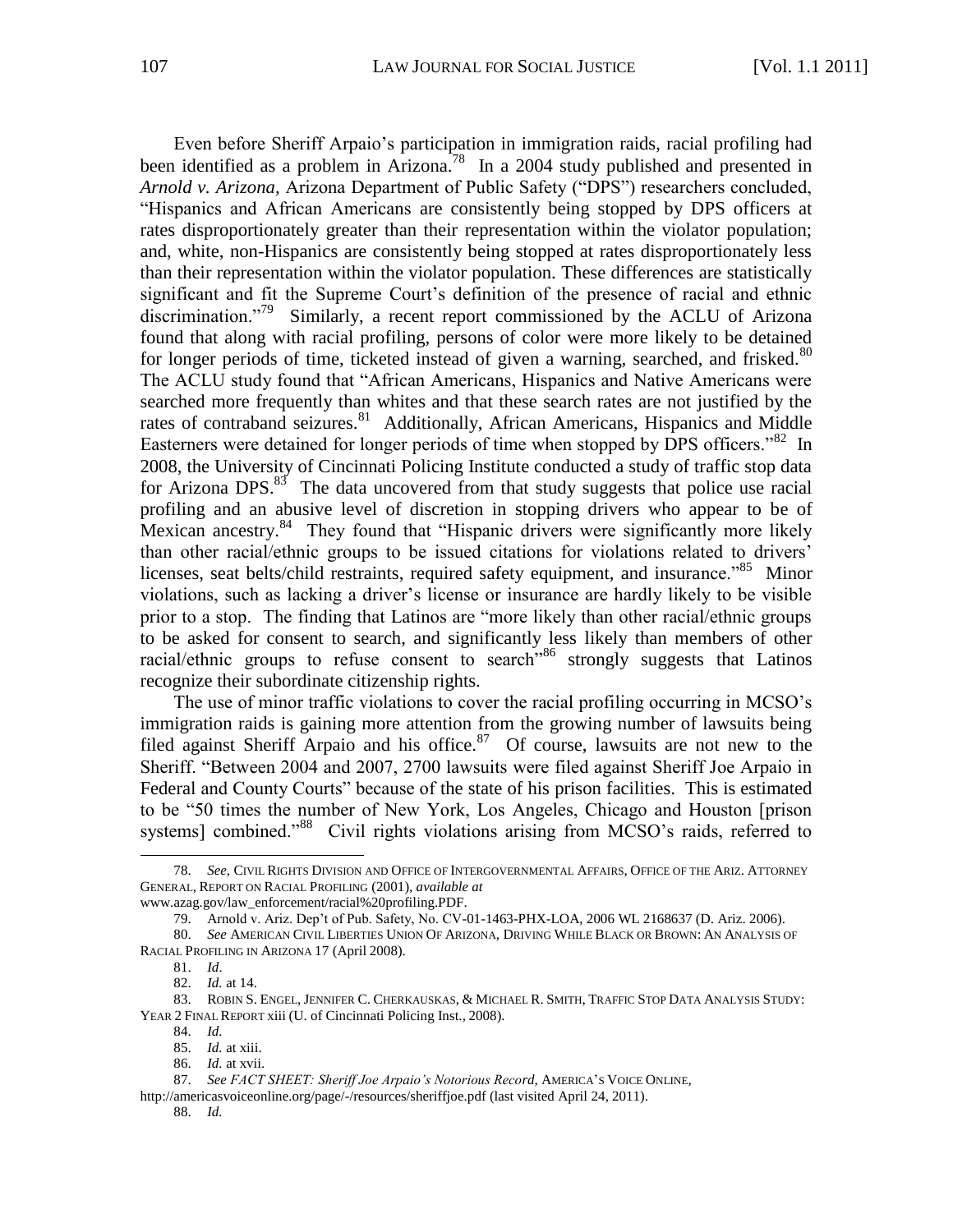"crime suppression sweeps" have resulted in lawsuits too. A class action lawsuit filed by several civil rights groups against MCSO identifies uses of the  $287(g)$  agreements that go beyond the law and points to numerous abuses resulting from racial profiling.<sup>89</sup> The civil rights groups in the case identify a wide-range of practices used in MCSO raids conducted between 2007 and 2008 that violate the conditions established by the contract with ICE.<sup>90</sup> The groups allege that MCSO's "us[e] [of] pretextual and unfounded stops, racially motivated questions, searches and other mistreatment, and often baseless arrests" of Latinos<sup>91</sup> resulted from "the abuse of unchecked discretion" Sheriff Arpaio gives MCSO deputies and members of the posse.<sup>92</sup> The practices used in the treatment of several of the individual plaintiffs in the lawsuit exemplify MCSO officers' discretionary stops for traffic violations, such as tinted dark windows and improper change of lanes.  $^{93}$ The actions of MCSO alleged in these cases are representative of the many incidents documented by Immigrants Without Borders and Somos America. Both these immigrant-rights coalitions send members to cruise the streets with video cameras and keep detailed information on deputies' encounters.<sup>94</sup>

Plaintiff, Mr. Manuel de Jesus Ortega Melendres encountered MCSO officers as a passenger, rather than a driver, during a sweep on September 26, 2007.<sup>95</sup> Officers told the White driver he was stopped for speeding but was not given a citation. Mr. Ortega however, was asked for identification. After showing his U.S. visa, his Mexican Federal Voter Registration, and a stamped permit valid until November 2007, issued by the U.S. Department of Homeland Security, Mr. Ortega was ordered to get out of the vehicle.<sup>96</sup> He was submitted to excessive force and unprofessional behavior as he was patted down and handcuffed.<sup>97</sup> During his four hour detention in jail, he was not read his Miranda rights, given the opportunity to make a phone call, told why he was being detained or provided a Spanish-language translator.<sup>98</sup> Later he was taken to the local ICE office where his handcuffs were finally removed.<sup>99</sup> After a total of nine hours without water or food, the ICE official reviewed Mr. Ortega's identification documents, and he was released without any paper trail other than a case number.<sup>100</sup> At no time was Mr. Ortega read his Miranda rights, informed of any charges, or given any information about the reason for the arrest.<sup>101</sup>

Similarly, Velia Meraz and Manuel Nieto encountered MCSO as they pulled into the local Quick Stop near their family business; Manuel's Auto Repair. MCSO had two

<sup>89.</sup> First Amended Complaint at 22, Melendres v. Arpaio, 598 F. Supp. 2d 1025 (Dist. Ariz. 2009) (No. CV07- 02513).

<sup>90.</sup> *Id.*

<sup>91.</sup> *Id.* at 11 (Lawsuit claims the violations of civil rights are the result of "policy and practice and failure to provide adequate training and supervision . . . .").

<sup>92.</sup> *See* Ortega Melendres v. Arpaio, *supra* note 64.

<sup>93.</sup> *Id*.

<sup>94.</sup> *See* Senta Scarborough, et al., *Sheriff's deputies conduct sweep under watchful eyes*, THE ARIZONA REP., June 26, 2008, *available at* http://www.azcentral.com/community/mesa/articles/2008/06/26/20080626sweep0626- ON.html.

<sup>95.</sup> *See* Judi Villa, *Lawsuit accuses Arpaio of profiling*, THE ARIZONA REP., Dec. 13, 2007, *available at* [http://www.azcentral.com/news/articles/1212arpaio-ONL.html.](http://www.azcentral.com/news/articles/1212arpaio-ONL.html)

<sup>96.</sup> *Id.*

<sup>97.</sup> *See supra* note 75 at 60, 65.

<sup>98.</sup> *See supra* note 92.

<sup>99.</sup> *Id.*

<sup>100</sup>*. Id.* 

<sup>101.</sup> *Id.*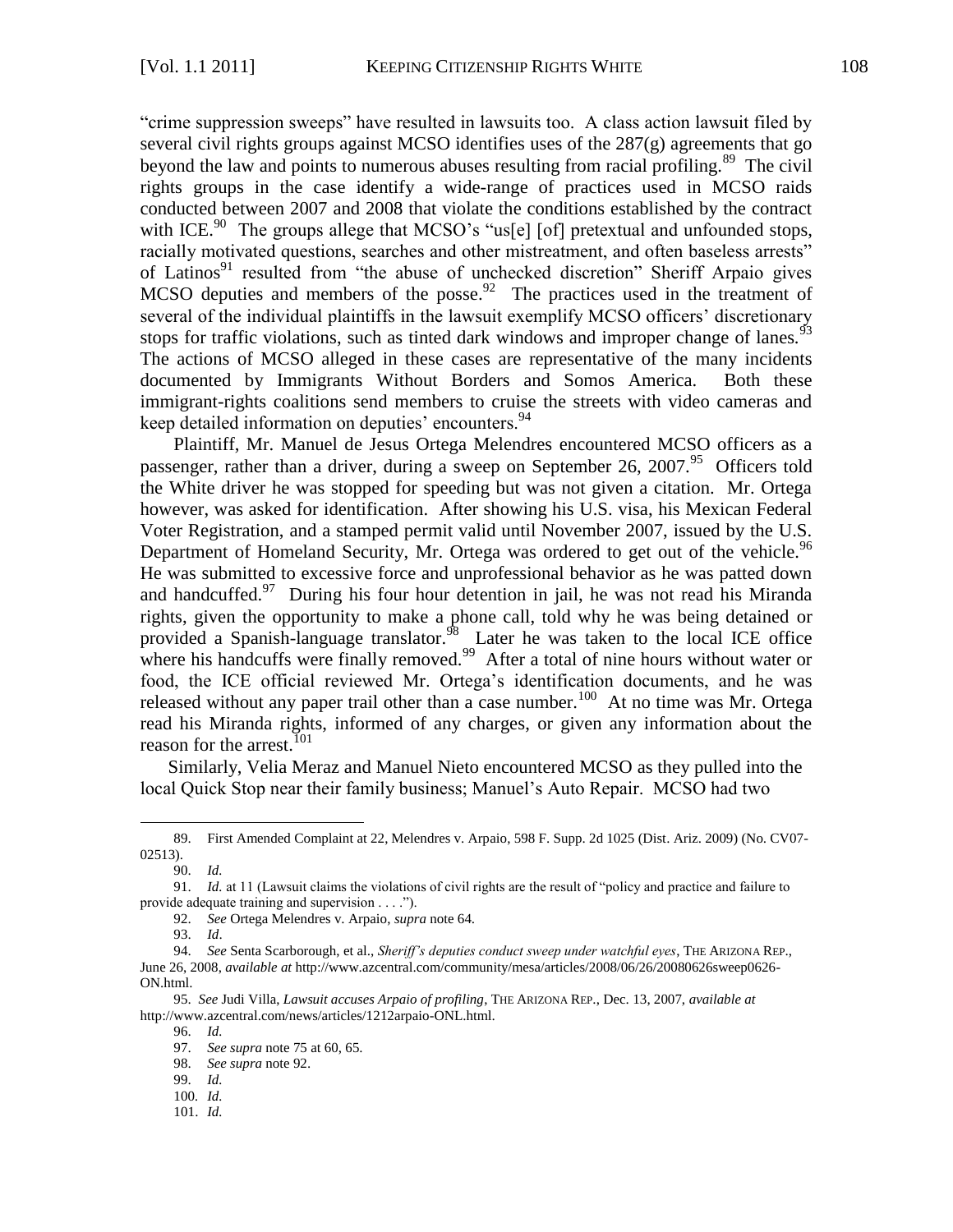Latino-looking men in handcuffs and yelled at Mr. Nieto to leave immediately.<sup>102</sup> Ms. Meraz asked why and claimed that all she was doing was singing along with the Spanish radio station.<sup>103</sup> Before leaving Quick Stop, Mr. Nieto asked for the officer's badge number.<sup>104</sup> The officer responded to the question by using his radio to call for more officers.<sup>105</sup> Mr. Nieto left the area and proceeded to return home.<sup>106</sup> While driving home, Mr. Nieto was followed by a motorcycle officer and three sheriffs' vehicles.<sup>107</sup> When Mr. Nieto was told to pull over, he called "911 and reported being harassed by Sheriff's officers for no apparent reason."<sup>108</sup> He drove into his family business and was immediately confronted by officers raising their weapons and blocking the area off.<sup>109</sup> Mr. Nieto was pulled from the car and thrown against the car and handcuffed.<sup>110</sup> Mr. Nieto's father came out of the business and told the officers "that Mr. Nieto and Ms. Meraz were his children and they all were U.S. citizens.<sup> $111$ </sup> The officers lowered their weapons and the handcuffs were taken off Mr. Nieto.<sup>112</sup> The officers checked Mr. Nieto's identification and, not finding any outstanding warrants or other violations, left the scene without answering Mr. Nieto's question about why they were initially stopped.<sup>113</sup> The officers departed without giving an explanation for their action or an apology.

#### GUADALUPE: AN EXAMPLE OF ABUSED DISCRETION

When MCSO began conducting immigration raids under the  $287(g)$  agreement in 2006, racial profiling moved from the major state highways to the neighborhoods and community streets of Maricopa County. Sheriff Arpaio's raids profiled low-wage workers of Mexican ancestry. MCSO's raid in the town of Guadalupe, Arizona, offers numerous examples of the discretionary use of racial profiling under the guise of "crime" suppression sweeps."<sup>114</sup> This classification of police operation is specifically designed for arresting criminals residing in the  $U.S.<sup>115</sup>$  However, the actual tactics used and the number of criminals arrested does not support the claim that the operation was a "crime" suppression sweep."116

Guadalupe is a small town located between Tempe and Phoenix, Arizona that consists

103. *Id.*

<sup>102.</sup> *See* Daniel Gonzalez, *U.S. citizens claim profiling, join lawsuit against Sheriff Arpaio,* THE ARIZONA REP., July 17, 2008, *available at* [http://www.azcentral.com/news/articles/2008/07/17/20080717profiling0717.html.](http://www.azcentral.com/news/articles/2008/07/17/20080717profiling0717.html)

<sup>104.</sup> *Id.* 105. Id.

<sup>106.</sup> Id.

<sup>107.</sup> Id.

<sup>108.</sup> *See* Daniel Gonzalez, *U.S. citizens claim profiling, join lawsuit against Sheriff Arpaio,* THE ARIZONA REP., July 17, 2008, *available at* [http://www.azcentral.com/news/articles/2008/07/17/20080717profiling0717.html.](http://www.azcentral.com/news/articles/2008/07/17/20080717profiling0717.html)

<sup>109.</sup> Id.

<sup>110.</sup> Id.

<sup>111.</sup> *Id*. 112. Id.

<sup>113.</sup> Id.

<sup>114.</sup> Press Release, Maricopa County Sheriff's Office, Sheriff's Operation in Guadalupe Returns: Arpaio Disregards Mayor Jimenez's Request to Leave town (April 4, 2008), *available at*  http://www.mcso.org/MultiMedia/PressRelease/Guadalupe%202008.pdf

<sup>115</sup>**.** *See* U.S. IMMIGRATION AND CUSTOM ENFORCEMENT, supra note 10.

<sup>116.</sup> *See Arpaio's "crime suppression" sweep results murky*, THE TUCSON CITIZEN, Oct. 6, 2008, *available at*  [http://tucsoncitizen.com/morgue/2008/10/06/98653-arpaio-s-crime-suppression-sweep-results-murky/.](http://tucsoncitizen.com/morgue/2008/10/06/98653-arpaio-s-crime-suppression-sweep-results-%0dmurky/)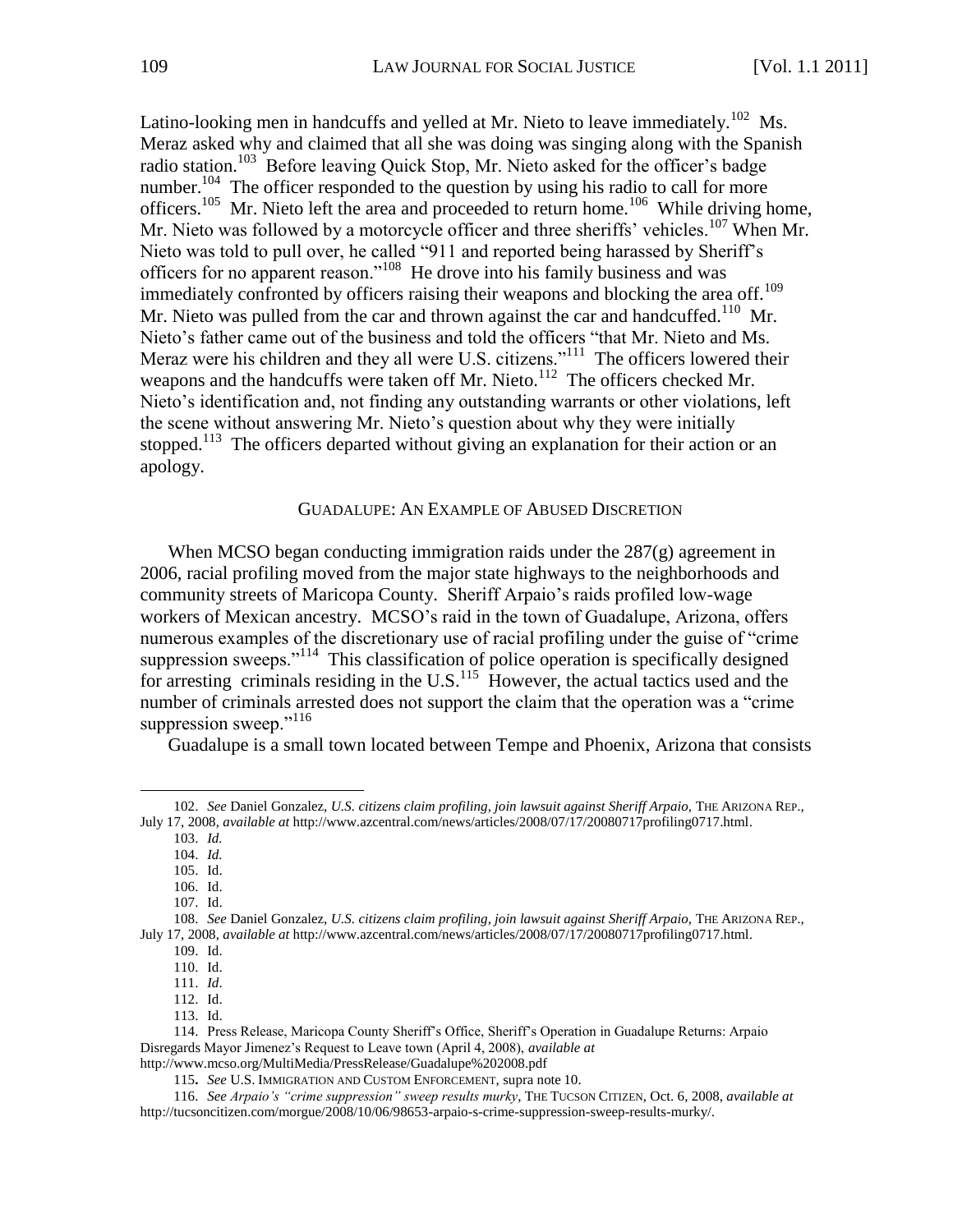of one square mile and is home to about  $5,500$ .<sup>117</sup> Guadalupe was founded by Yaqui Indians around the the turn of the twentieth century.<sup>118</sup> The Yaquis, having ancestral roots in Mexico, have regularly intermarried with Mexican immigrants and Mexican Americans over the years. MCSO conducted their two-day raid in Guadalupe with 200 deputies and members of Arpaio's posse on April 3 and 4, 2008.<sup>119</sup> Without gaining permission, Sheriff Arpaio initially established his Command Center with a fleet of Ford Econoline vans at the Family Dollar store parking lot.<sup>120</sup> On the second day, Arpaio moved his command center to the MCSO substation in Mesa.<sup>121</sup> As helicopters circled a two miles radius over the little town, Sheriff's deputies and posse members appeared in helmets on horseback, while other armed deputies flooded the streets in patrol cars, unmarked SUVs, sedans, and motorcycles.<sup>122</sup> In some cases, deputes and posse members stopped residents as they drove or walked.<sup>123</sup> Some residents reported being chased as they ran to their homes for refuge.<sup>124</sup> The raid impacted the confirmation ceremonies scheduled at Our Lady of Guadalupe Catholic Church.<sup>125</sup> The police action was characterized as stopping anyone with brown skin and terrorizing the community.<sup>126</sup>

From the very beginning of the two-day raid in the town of Guadalupe, MCSO was met with resistance. Activists from numerous civil and human rights groups protested the raids and documented abuses.<sup>127</sup> MCSO's use of discretionary power in racially profiling brown-skinned drivers and walkers was evident from newspaper accounts.<sup>128</sup> Residents who protested the raids were targeted for special surveillance.<sup>129</sup> Copwatch<sup>130</sup> volunteers

 $\overline{a}$ 

http://blogs.phoenixnewtimes.com/bastard/2009/01/joe\_arpaios\_buckeye\_circus\_ass.php.

124. *Id*.

<sup>117.</sup> *See Guadalupe History,* TOWN OF GUADALUPE,

[http://www.guadalupeaz.org/index.asp?Type=B\\_BASIC&SEC={0EEC810A-13EB-43EB-A33E-8DB587C9CDA4}](http://www.guadalupeaz.org/index.asp?Type=B_BASIC&SEC=%7b0EEC810A-13EB-43EB-A33E-8DB587C9CDA4%7d) (last visited Jan 14, 2011).

<sup>118</sup>*. Id*.

<sup>119.</sup> *See* Stephen Lemons, *Guadalupe Made it Clear That Joes Arpaio's Attacking Anyone With Brown Skin,* PHOENIX NEW TIMES, May 29, 2008, *available at* [http://www.phoenixnewtimes.com/2008-05-29/news/guadalupe](http://www.phoenixnewtimes.com/2008-05-29/news/guadalupe-made-it-%0dclear-that-joe-arpaio-s-attacking-anyone-with-brown-skin/)[made-it-clear-that-joe-arpaio-s-attacking-anyone-with-brown-skin/.](http://www.phoenixnewtimes.com/2008-05-29/news/guadalupe-made-it-%0dclear-that-joe-arpaio-s-attacking-anyone-with-brown-skin/)

<sup>120.</sup> *Id.*

<sup>121.</sup> *Id.*

<sup>122.</sup> *Id.*

<sup>123.</sup> *See* Stephen Lemons, *Joe Arpaio's Circus Comes to Buckeye: Assault Rifles, Body Armor, Ski Masks and Traffic Stops*, PHOENIX NEW TIMES, Jan. 9, 2009, *available at*

<sup>125.</sup> *See* Andrew Stelzer, *The Selma of Immigration Rights. In Arizona, immigrants protest Sheriff Joe's nativist agenda*, IN THESE TIMES, Nov. 12, 2008, *available at*

[http://www.inthesetimes.com/article/3973/the\\_selma\\_of\\_immigration\\_rights/;](http://www.inthesetimes.com/article/3973/the_selma_of_immigration_rights/) *See also* Craig Harris & JJ Hensley, *Hundreds Protest as Arizona's Immigration Law Takes Effect*, THE ARIZONA REP., Jul. 30, 2010, *available at*  [http://www.azcentral.com/arizonarepublic/news/articles/2010/07/30/20100730arizona-immigration-law](http://www.azcentral.com/arizonarepublic/news/articles/2010/07/30/20100730arizona-immigration-law-protest.html#ixzz10lpA2ynT)[protest.html#ixzz10lpA2ynT.](http://www.azcentral.com/arizonarepublic/news/articles/2010/07/30/20100730arizona-immigration-law-protest.html#ixzz10lpA2ynT)

<sup>126.</sup> *See* Stephen Lemons, *Guadalupe Made it Clear That Joes Arpaio's Attacking Anyone With Brown Skin,* PHOENIX NEW TIMES, May 29, 2008, *available at* [http://www.phoenixnewtimes.com/2008-05-29/news/guadalupe](http://www.phoenixnewtimes.com/2008-05-29/news/guadalupe-made-it-%0dclear-that-joe-arpaio-s-attacking-anyone-with-brown-skin/)[made-it-clear-that-joe-arpaio-s-attacking-anyone-with-brown-skin/.](http://www.phoenixnewtimes.com/2008-05-29/news/guadalupe-made-it-%0dclear-that-joe-arpaio-s-attacking-anyone-with-brown-skin/)

<sup>127.</sup> *Id*.

<sup>128.</sup> *Id.*

<sup>129.</sup> Stephen Lemons, *The MCSO Retaliates Against a Guadalupe Activist*, PHOENIX NEW TIMES, Oct. 29, 2009, *available at* [http://www.phoenixnewtimes.com/2009-10-29/news/mcso-retaliates-against-a-guadalupe-activist-and](http://www.phoenixnewtimes.com/2009-10-29/news/mcso-retaliates-against-a-guadalupe-activist-and-%20john-huppenthal-cries-during-a-prejudice-party-at-the-arizona-capitol/)[john-huppenthal-cries-during-a-prejudice-party-at-the-arizona-capitol/;](http://www.phoenixnewtimes.com/2009-10-29/news/mcso-retaliates-against-a-guadalupe-activist-and-%20john-huppenthal-cries-during-a-prejudice-party-at-the-arizona-capitol/) *See also* Stephen Lemons, *Joe Arpaio's Worst Nightmare: Salvador Reza Triumphant*, PHOENIX NEW TIMES, Aug. 3, 2010,

[http://blogs.phoenixnewtimes.com/bastard/2010/08/joe\\_arpaios\\_worst\\_nightmare\\_sa.php](http://blogs.phoenixnewtimes.com/bastard/2010/08/joe_arpaios_worst_nightmare_sa.php) (article covers the arrest and release of one of the leading activists).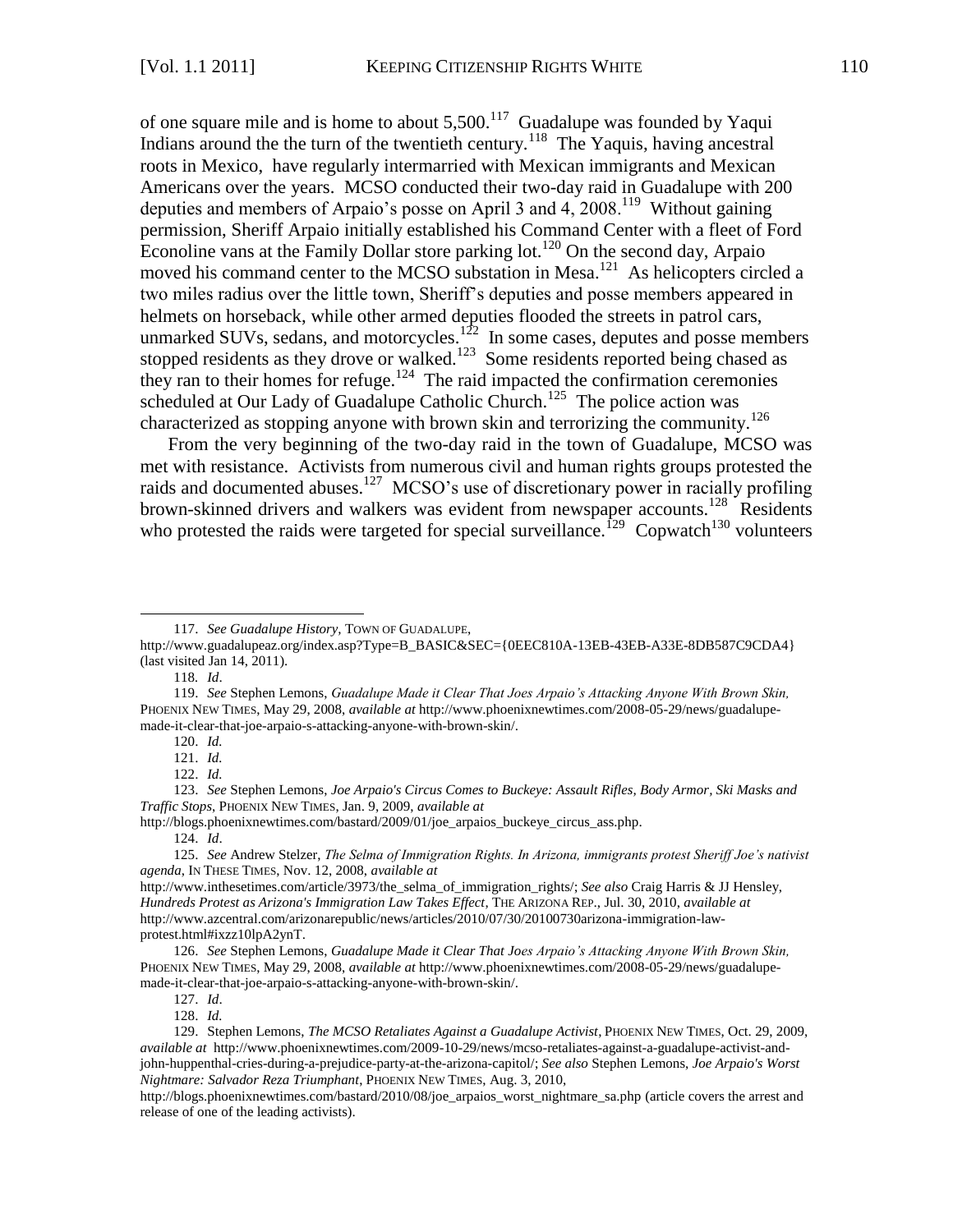reported that drivers were stopped for minor traffic violations, such as broken taillights, cracked windshields, improper use of a car horn, a dim license plate light, and failure to signal.<sup>131</sup> Others reported being stopped for children bouncing in the back seat of the car when, in fact, no children were present.<sup>132</sup> Resident accounts made it clear that racial profiling was being used, that the purpose of the raid was about immigration, not crime, and that they felt scared and harassed. Mayor Rebecca Jimenez confronted Sheriff Arpaio about the inaccuracy of his claim that the town's officials requested the raid.<sup>133</sup> The Mayor also publically demanded that Arpaio cease the operation and criticized his use of racial profiling.<sup>134</sup> In retaliation, Arpaio threatened the Mayor that she had ninety days to find services of another police force and promised to return the following day in full force. Like other small towns, Guadalupe cannot afford its own police force and pays MCSO \$1.2 million a year for police protection.<sup>135</sup> However, many residents feel that the raid was another publicity stunt and expressed concern that the town does not receive the police services that it pays for.  $136$ 

Incidents reported from the immigration raid in Guadalupe and in the various lawsuits are consistent with practices in immigration law enforcement that place "Mexican Americans at risk: (1) discretionary stops based on ethnicity and class; (2) use of intimidation and other forms to demean and subordinate persons stopped; (3) restricting the freedom of movement of Mexicans but not others in the same vicinity; (4) reinforced stereotypes of Mexican as 'alien,' 'foreign,' inferior and criminal; and (5) limited access to fair and impartial treatment before the  $law.^{137}$  Equal protection is non-existent in a climate of fear of the police that is created by the reign of terror created by the militarized approach to traffic violations, which approaches brown-skinned persons as potentially

 $\overline{a}$ 

[http://blogs.phoenixnewtimes.com/bastard/2008/04/open\\_rebellion\\_guadalupe\\_mayor.php.](http://blogs.phoenixnewtimes.com/bastard/2008/04/open_rebellion_guadalupe_mayor.php) 135*. See Maricopa County Sheriff's Office Police Protection*, TOWN OF GUADALUPE,

http://www.guadalupeaz.org/index.asp?Type=B\_DIR&SEC={3E9082FC-A96C-4382-97BE-

<sup>130.</sup> PHOENIX COPWATCH,<http://www.phoenixcopwatch.org/index.html> (last visited April 24, 2011). Copwatch is a national program that documents the misuse of power, especially excessive use of police force. The local chapter, Phoenix Copwatch "is a grassroots volunteer organization that works to end police brutality in the Phoenix, Arizona area. We believe that one of the best ways to prevent police abuse is by directly observing the cops in action."

<sup>131.</sup> *See* Stephen Lemons, *Guadalupe Made it Clear That Joe Arpaio's Attacking Anyone With Brown Skin*, PHOENIX NEW TIMES, May 29, 2008, *available at* [http://www.phoenixnewtimes.com/2008-05-29/news/guadalupe](http://www.phoenixnewtimes.com/2008-05-29/news/guadalupe-made-it-%0dclear-that-joe-arpaio-s-attacking-anyone-with-brown-skin/)[made-it-clear-that-joe-arpaio-s-attacking-anyone-with-brown-skin/;](http://www.phoenixnewtimes.com/2008-05-29/news/guadalupe-made-it-%0dclear-that-joe-arpaio-s-attacking-anyone-with-brown-skin/) *See also* Stephen Lemons, *Open Rebellion: Guadalupe Mayor Rebecca Jimenez Demands Sheriff Joe Arpaio Cease Anti-Immigrant Sweep*, PHOENIX NEW TIMES, April 4, 2008[, http://blogs.phoenixnewtimes.com/bastard/2008/04/open\\_rebellion\\_guadalupe\\_mayor.php.](http://blogs.phoenixnewtimes.com/bastard/2008/04/open_rebellion_guadalupe_mayor.php)

<sup>132.</sup> *Id.*

<sup>133.</sup> *See* Maricopa County Sheriff's Office, *supra* note 114; *See also* Stephen Lemons, *Open Rebellion:*  Guadalupe Mayor Rebecca Jimenez Demands Sheriff Joe Arpaio Cease Anti-Immigrant Sweep," PHOENIX NEW TIMES, April 4, 2008, *available at* http://blogs.phoenixnewtimes.com/bastard/2008/04/open\_rebellion\_guadalupe\_mayor.php.

<sup>134.</sup> *See also* Stephen Lemons, *Open Rebellion: Guadalupe Mayor Rebecca Jimenez Demands Sheriff Joe Arpaio Cease Anti-Immigrant Sweep*,‖ PHOENIX NEW TIMES, April 4, 2008, *available at* 

FA554462EBE3}&DE={CCBE4281-A864-414B-809D-77FB73BA682E} (last visited March 19, 2011); *See also* Lemons, *supra* note 131.

<sup>136.</sup> TOWN OF GUADALUPE, *supra* note 135; Lemons, *supra* note 68 (The slow response time for MCSO is a concern that residents note).

<sup>137.</sup> Mary Romero, *Racial Profiling and Immigration Law Enforcement: Rounding Up of Usual Suspects in the Latino Community*, 32 CRIT. SOC. 447, 463 (2006).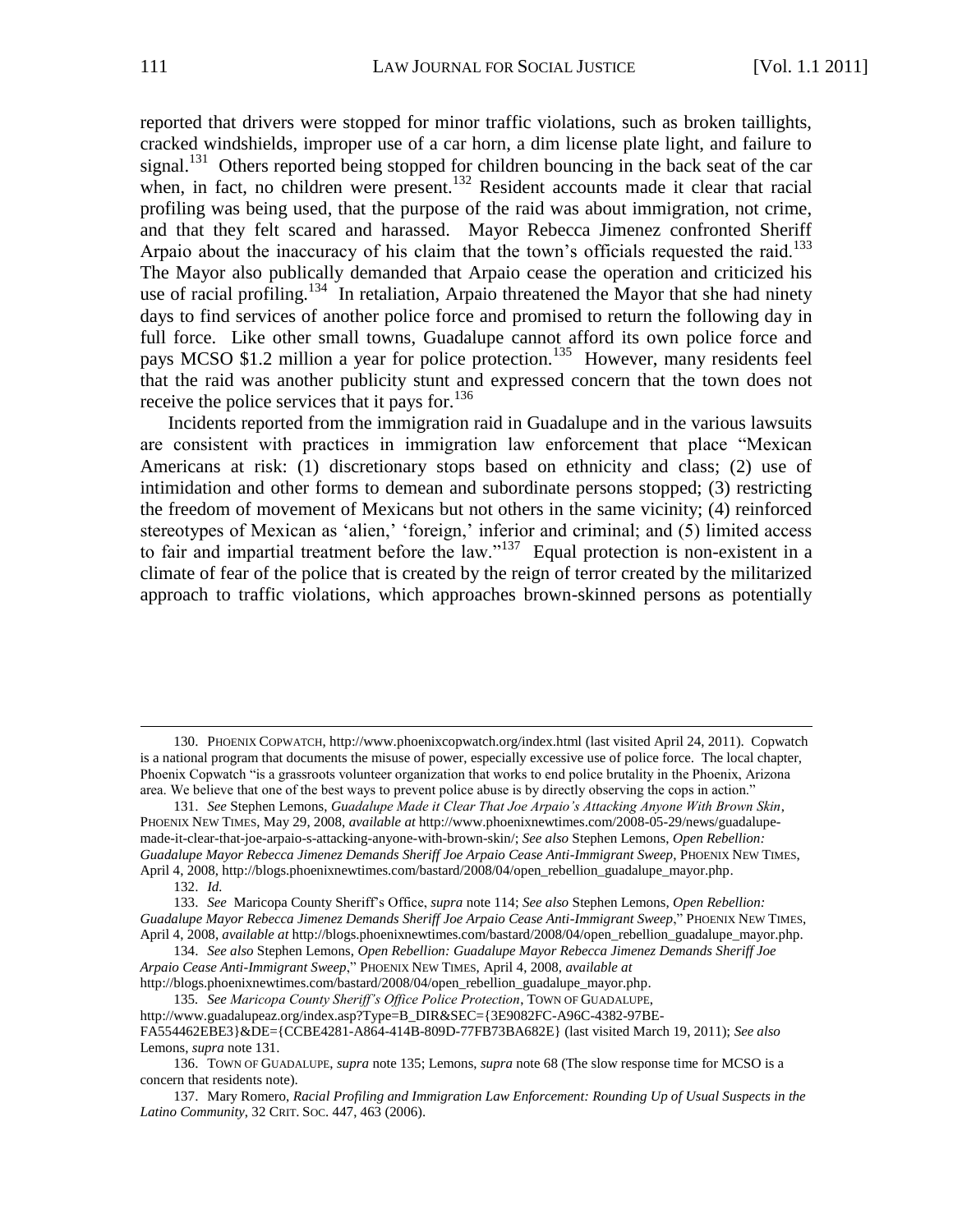criminal. $138$ 

 $\overline{a}$ 

The use of racial profiling, intimidation, and the potential for excessive force apparent in the micro and macro-aggressions embedded in MCSO's implementation of their  $287(g)$  contract reinforces the full citizenship rights for Whites and limited rights for non-Whites. Submission to micro and macro-aggressions that are sanctioned by the State result in fear of terrorization by the law and a population that is less likely to file complaints of civil rights violations. Residents who feel humiliated and violated by statesanctioned police action experience a subordinated citizenship and unequal treatment before the law.<sup>139</sup> These individuals are less likely to insist on their right not to have their vehicle or persons searched without a warrant and thus require that officers state probable cause before engaging in a fishing expedition to search for evidence.<sup>140</sup> The selective stopping of persons of Mexican ancestry restricts freedom of movement without proof of citizenship and has apartheid-like characteristics and consequences. The range of discretionary and discriminatory practices used by MCSO's officers do fit Georges-Abeyie's construct of petit-apartheid. Encouraging all citizens to engage in racial profiling by setting up "hotline" to the sheriff's office to report "illegal immigrants and trafficking" fortifies the analogy of U.S. citizenship with whiteness and strengthens images of immigrants as criminals and dark-skinned Latinos as "alien," "foreign" and 'inferior." Maintaining that the immigration raids are "crime suppression sweeps" that are operations in the pursuit of investigations of violent crimes, human smuggling, gang/organized crime activity, sexual-related offenses, narcotics smuggling and money laundering" adds to the stereotyping of Latinos as unworthy of U.S. citizenship. Furthermore, the more support Sheriff Arpaio receives from hate-groups, such as the Motorcycle Group and the American Freedom Riders, the more legitimacy white supremacy groups have in their racial attacks against immigrants.<sup>141</sup>

# UNEQUAL CITIZENSHIP & RACIAL PROFILING

As presented in the cases in the previous section, racial profiling accompanies the

<sup>138.</sup> *See* Dennis Wagner, *Impact of Arpaio's crime Sweeps is unclear*, THE ARIZONA REP., Oct. 4, 2008, *available at* <http://www.azcentral.com/news/articles/2008/10/04/20081004arpaio-sweeps1004.html> (―Phoenix Police Chief Jack Harris has argued that illegal-immigrant sweeps divert resources from serious crime-fighting and undermine law enforcement by making illegal immigrants fearful of the police.‖); *See* Lourdes Medrano, *Joe Arpaio: Sheriff's star rises with "tea party," illegal immigration fight*, THE CHRISTIAN SCIENCE MONITOR, Sept. 20, 2010, *available at*  [http://www.csmonitor.com/USA/Politics/2010/0920/Joe-Arpaio-Sheriff-s-star-rises-with-tea-party-illegal-immigration](http://www.csmonitor.com/USA/Politics/2010/0920/Joe-Arpaio-Sheriff-s-star-rises-with-tea-party-illegal-immigration-fight)[fight](http://www.csmonitor.com/USA/Politics/2010/0920/Joe-Arpaio-Sheriff-s-star-rises-with-tea-party-illegal-immigration-fight) (Mary Giovagnoli, director of the immigration Policy Center described Arpaio's law enforcement serves "to create a 'reign of terror among immigrant groups' rather than the claim to opening up more jobs for US citizens or saving taxpayers' money.).

<sup>139.</sup> Erin Kelly, *Arpaio not major topic at house immigration hearing,* THE ARIZONA REP., *available at*  [http://www.azcentral.com/news/articles/2009/04/02/20090402arpaio-hearing0402-ON.html;](http://www.azcentral.com/news/articles/2009/04/02/20090402arpaio-hearing0402-ON.html) *see also* Press Release, Committee on the Judiciary, Judiciary Committee Members Call for Investigation of Sheriff Arpaio's Disregard for Rights of Hispanic Residents (Feb. 13, 2009), *available at* http://judiciary.house.gov/news/090212.html.

<sup>140.</sup> *See* HARRIS*, infra* note 5 at 38-39 (David Harris explains that several assumptions must be made to believe that a search is a consent search. Persons do not necessarily feel that the request to search is a voluntary choice and will be allowed to refuse the search. Therefore the assumption that persons view this as voluntary and giving consent is questionable. Furthermore, the Court assumes that once a person refuses the search, this end the police encounter. However, this is not the case. Considerable pressure can be brought upon individuals and they may be detained for a long period of time).

<sup>141.</sup> See *Phoenix Day Labor Battle Heats Up*, S. POVERTY L. CENTER INTELLIGENCE REPORT, Spring 2008, *available at* [http://www.splcenter.org/get-informed/intelligence-report/browse-all-issues/2008/spring/nativist](http://www.splcenter.org/get-informed/intelligence-report/browse-all-issues/2008/spring/nativist-movement)[movement.](http://www.splcenter.org/get-informed/intelligence-report/browse-all-issues/2008/spring/nativist-movement)